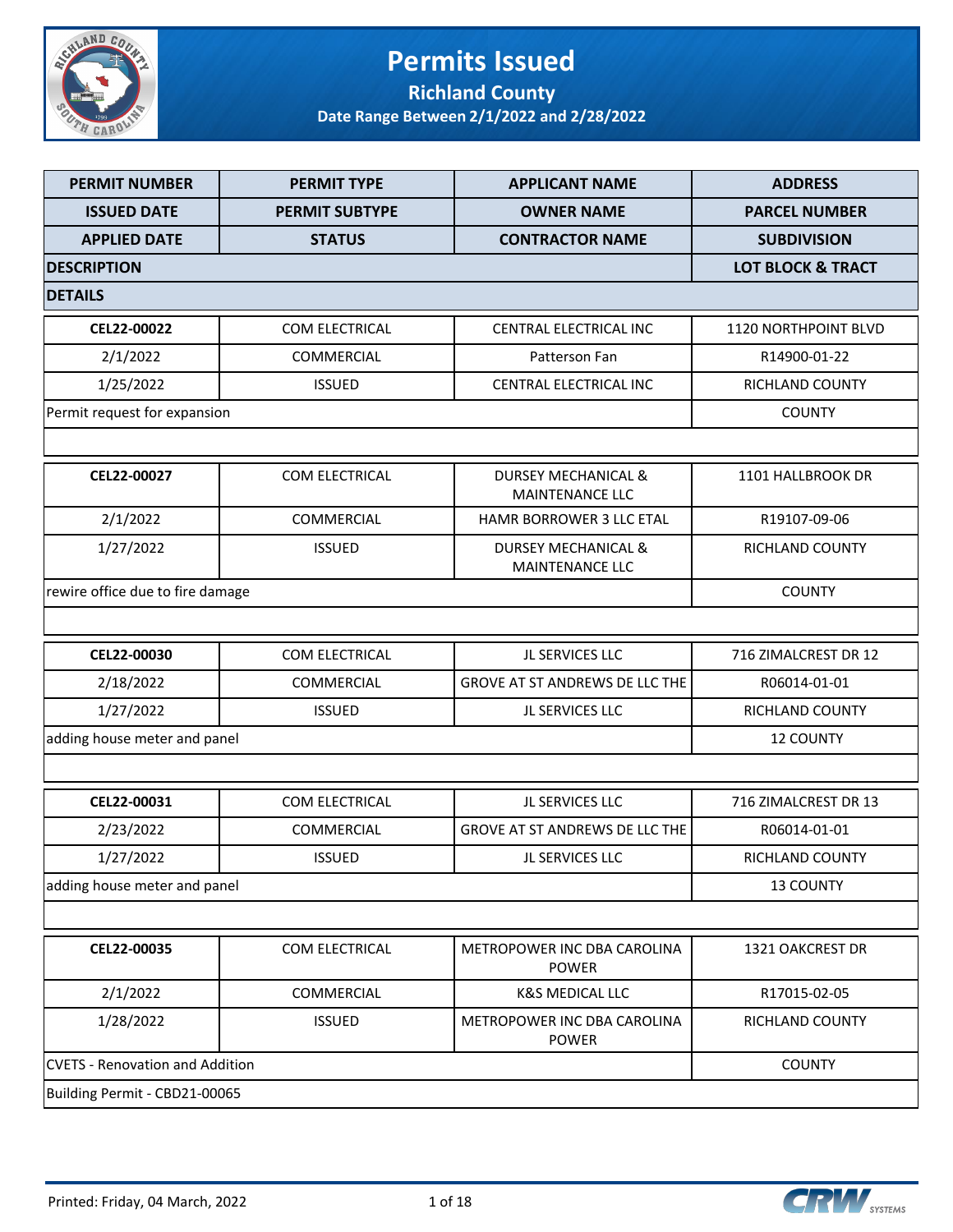

**Richland County**

| CEL22-00036                                                 | COM ELECTRICAL                                             | ACL MECHANICAL SERVICES LLC                                                                                | 6005 TWO NOTCH RD         |
|-------------------------------------------------------------|------------------------------------------------------------|------------------------------------------------------------------------------------------------------------|---------------------------|
| 2/14/2022                                                   | <b>COMMERCIAL</b>                                          | <b>SHEALY CAREY</b>                                                                                        | R14210-09-09              |
| 2/1/2022                                                    | <b>ISSUED</b>                                              | ACL MECHANICAL SERVICES LLC                                                                                | RICHLAND COUNTY           |
|                                                             | intallation of new wiring lighting and new 400 amp service |                                                                                                            | <b>COUNTY</b>             |
|                                                             |                                                            |                                                                                                            |                           |
| CEL22-00037                                                 | COM ELECTRICAL                                             | <b>DNB ELECTRIC INC</b>                                                                                    | 1500 BROAD RIVER RD       |
| 2/1/2022                                                    | COMMERCIAL                                                 |                                                                                                            | R07308-02-12              |
| 2/1/2022                                                    | <b>ISSUED</b>                                              | <b>DNB ELECTRIC INC</b>                                                                                    | RICHLAND COUNTY           |
| REPLACE HVAC SYSTEM/POWER                                   |                                                            |                                                                                                            | <b>COUNTY</b>             |
|                                                             |                                                            | CENTRAL HEATING & AIR CONDITIONING SERVICE PAID FOR DNB ELECTRICAL PERMIT UNDER PERMIT NUMBER CMG21-00296. |                           |
| CEL22-00038                                                 | COM ELECTRICAL                                             | <b>CUMMINGS ELECTRIC CO</b>                                                                                | 300 RICE MEADOW WAY       |
| 2/14/2022                                                   | <b>COMMERCIAL</b>                                          | <b>BRICKYARD PROPERTY</b><br><b>MANAGEMENT</b>                                                             | R20310-04-04              |
| 2/1/2022                                                    | <b>ISSUED</b>                                              | <b>CUMMINGS ELECTRIC CO</b>                                                                                | RICHLAND COUNTY           |
| Install receptacles, lighting, circuits, and switches for a |                                                            |                                                                                                            | <b>COUNTY</b>             |
|                                                             |                                                            |                                                                                                            |                           |
| CEL22-00040                                                 | COM ELECTRICAL                                             | <b>DURSEY MECHANICAL &amp;</b><br><b>MAINTENANCE LLC</b>                                                   | 7648 GARNERS FERRY RD 315 |
| 2/23/2022                                                   | <b>COMMERCIAL</b>                                          | HAMR BORROWER 3 LLC ETAL                                                                                   | R16315-02-03              |
| 2/2/2022                                                    | <b>FINALED</b>                                             | <b>DURSEY MECHANICAL &amp;</b><br><b>MAINTENANCE LLC</b>                                                   | RICHLAND COUNTY           |
| Need inspection to get meter reinstalled                    | 380 COUNTY                                                 |                                                                                                            |                           |
| N/A                                                         |                                                            |                                                                                                            |                           |
| CEL22-00041                                                 | COM ELECTRICAL                                             | CENTRAL ELECTRICAL INC                                                                                     | 91 CLEMSON RD             |
| 2/14/2022                                                   | <b>COMMERCIAL</b>                                          | 91 CLEMSON ROAD LLC                                                                                        | R25608-10-31              |
| 2/4/2022                                                    | <b>FINALED</b>                                             | CENTRAL ELECTRICAL INC                                                                                     | RICHLAND COUNTY           |
| Service and wiring for new Digital                          |                                                            |                                                                                                            | <b>COUNTY</b>             |
|                                                             |                                                            |                                                                                                            |                           |
| CEL22-00042                                                 | COM ELECTRICAL                                             | CENTRAL ELECTRICAL INC                                                                                     | 6120 GARNERS FERRY RD 1   |
| 2/14/2022                                                   | COMMERCIAL                                                 | <b>COLUMBIA OUTDOOR</b>                                                                                    | R16404-10-02              |
| 2/4/2022                                                    | <b>FINALED</b>                                             | CENTRAL ELECTRICAL INC                                                                                     | RICHLAND COUNTY           |
| Service and wiring for new Digital                          | 1 COUNTY                                                   |                                                                                                            |                           |
|                                                             |                                                            |                                                                                                            |                           |

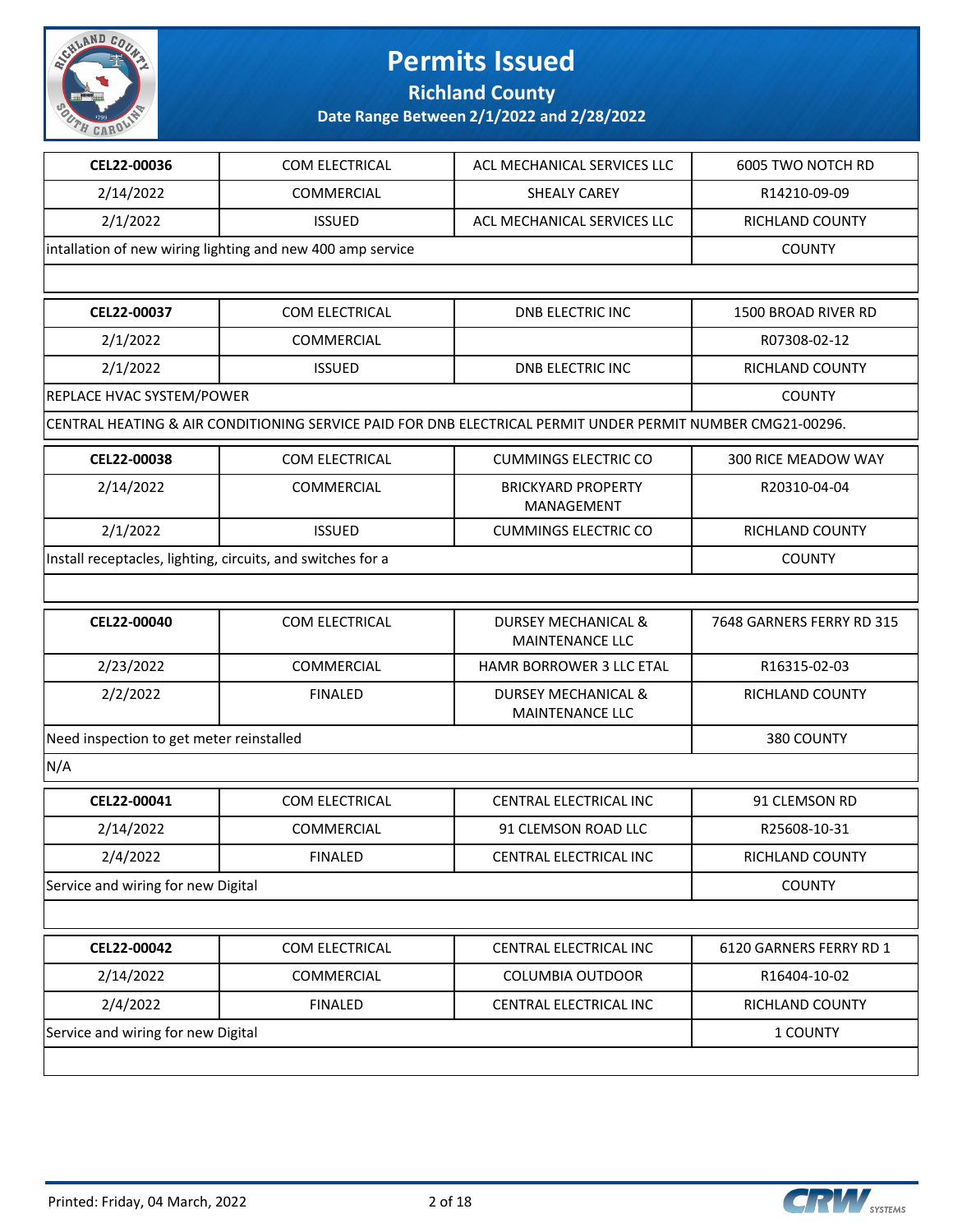

**Richland County**

| CEL22-00044                                  | COM ELECTRICAL                                                                   | <b>INFINITY ELECTRICAL SERVICES</b>                       | 7502 HUNT CLUB RD      |
|----------------------------------------------|----------------------------------------------------------------------------------|-----------------------------------------------------------|------------------------|
| 2/14/2022                                    | COMMERCIAL                                                                       | AHP OF COLUMBIA LLC                                       | R16911-02-04           |
| 2/9/2022                                     | <b>ISSUED</b>                                                                    | <b>INFINITY ELECTRICAL SERVICES</b>                       | RICHLAND COUNTY        |
| add 2 100 amp services                       |                                                                                  |                                                           | <b>COUNTY</b>          |
| for gate openers                             |                                                                                  |                                                           |                        |
| CEL22-00046                                  | COM ELECTRICAL                                                                   | <b>BURKETT ELECTRIC DBA BURKETT</b><br><b>SYSTEMS INC</b> | 215 AULT RD            |
| 2/14/2022                                    | COMMERCIAL                                                                       | <b>JOHNSON TERESA</b>                                     | R24505-01-29           |
| 2/10/2022                                    | <b>ISSUED</b>                                                                    | <b>BURKETT ELECTRIC DBA BURKETT</b><br><b>SYSTEMS INC</b> | RICHLAND COUNTY        |
| Build service for, and wire, a pump station  |                                                                                  |                                                           | <b>COUNTY</b>          |
|                                              | Build an exterior rack for the meter and panel. extend power to the pump station |                                                           |                        |
| CEL22-00047                                  | COM ELECTRICAL                                                                   | LAKE MURRAY ELECTRIC INC                                  | 1050 GATES RD          |
| 2/14/2022                                    | COMMERCIAL                                                                       | <b>BGIN INVESTMENTS LLC</b>                               | R02509-04-01           |
| 2/11/2022                                    | <b>ISSUED</b>                                                                    | LAKE MURRAY ELECTRIC INC                                  | RICHLAND COUNTY        |
| Electrical wiring of the new building        |                                                                                  |                                                           | <b>COUNTY</b>          |
|                                              |                                                                                  |                                                           |                        |
| CEL22-00048                                  | COM ELECTRICAL                                                                   | M C DRIESSCHE LLC                                         | 8077 MONTICELLO RD U   |
| 2/23/2022                                    | <b>COMMERCIAL</b>                                                                | Knight Enterprises                                        |                        |
| 2/11/2022                                    | <b>ISSUED</b>                                                                    | M C DRIESSCHE LLC                                         | RICHLAND COUNTY        |
| power supply for cable box                   |                                                                                  |                                                           | <b>U COUNTY</b>        |
|                                              |                                                                                  |                                                           |                        |
| CEL22-00049                                  | COM ELECTRICAL                                                                   | ROSE ELECTRIC                                             | 191 WATEREE STATION RD |
| 2/23/2022                                    | COMMERCIAL                                                                       | FINNCHEM USA INC                                          | R40900-01-08           |
| 2/14/2022                                    | <b>ISSUED</b>                                                                    | ROSE ELECTRIC                                             | RICHLAND COUNTY        |
| New bagging facility electrical installation |                                                                                  |                                                           | <b>COUNTY</b>          |
|                                              |                                                                                  |                                                           |                        |
| CEL22-00050                                  | COM ELECTRICAL                                                                   | EDJ ELECTRICAL                                            | 7515 TWO NOTCH RD      |
| 2/15/2022                                    | COMMERCIAL                                                                       | CHICK-FIL-A INC                                           | R17011-02-07           |
| 2/14/2022                                    | <b>ISSUED</b>                                                                    | EDJ ELECTRICAL                                            | RICHLAND COUNTY        |
| Restaurant Chick-fil-A                       |                                                                                  |                                                           | <b>COUNTY</b>          |
|                                              |                                                                                  |                                                           |                        |

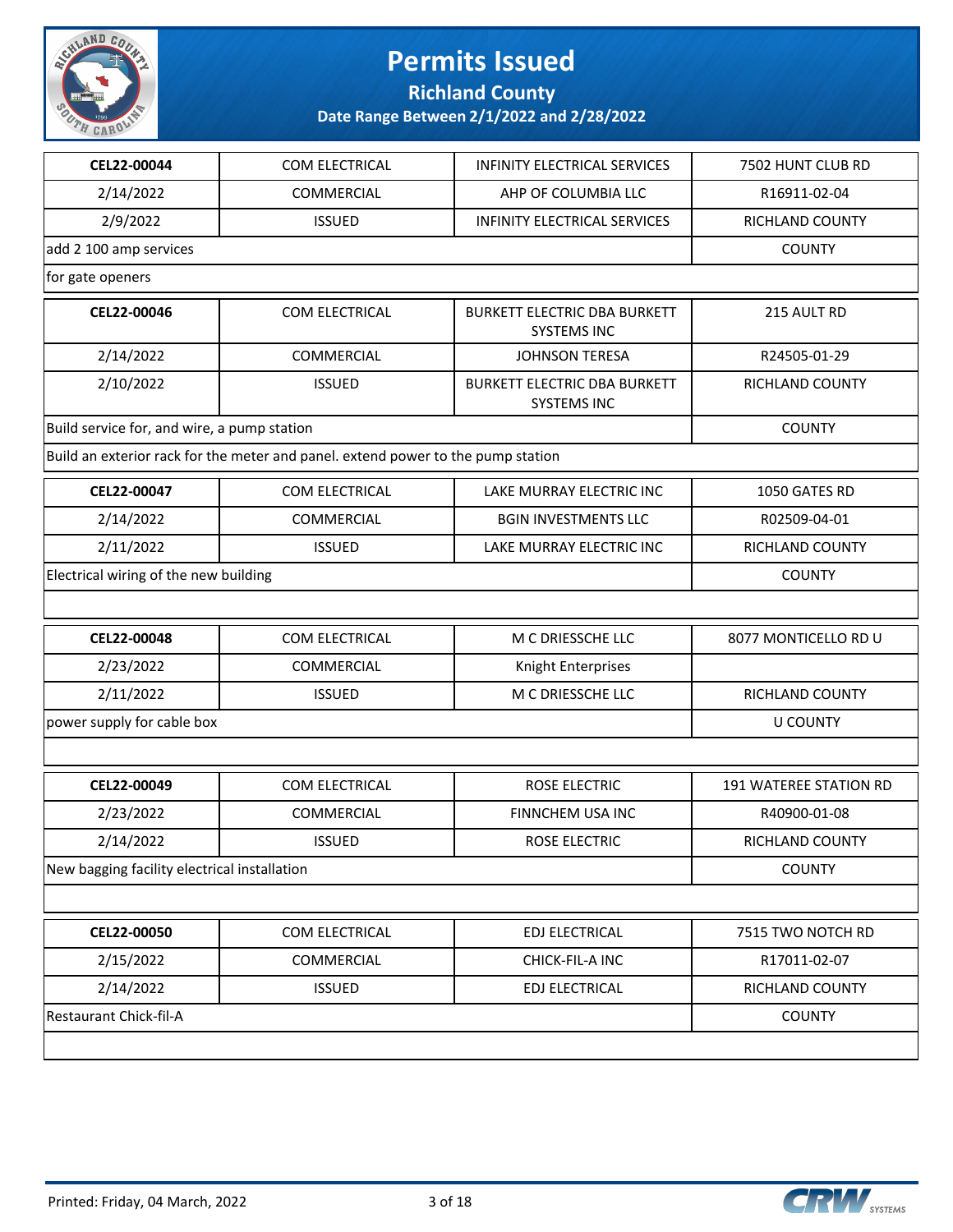

**Richland County**

| CEL22-00051                                         | COM ELECTRICAL                                                                               | Michael Ray                                     | 4001 MCCORDS FERRY RD   |
|-----------------------------------------------------|----------------------------------------------------------------------------------------------|-------------------------------------------------|-------------------------|
| 2/17/2022                                           | COMMERCIAL                                                                                   | SYLVAMO NORTH AMERICA LLC                       | R41300-01-03            |
| 2/15/2022                                           | <b>FINALED</b>                                                                               | Michael Ray                                     | RICHLAND COUNTY         |
| Upgrade service 150a at Landfill                    |                                                                                              |                                                 | <b>COUNTY</b>           |
|                                                     | Disconnect power, install new disconnect and wiring, reconnect power                         |                                                 |                         |
| CEL22-00052                                         | COM ELECTRICAL                                                                               | <b>FAIRMOUNT CONTRACTORS LLC</b>                | 10771 FARROW RD         |
| 2/23/2022                                           | <b>COMMERCIAL</b>                                                                            | <b>CHARTER NEX FILMS INC</b>                    | R17600-01-35            |
| 2/16/2022                                           | <b>ISSUED</b>                                                                                | FAIRMOUNT CONTRACTORS LLC                       | RICHLAND COUNTY         |
| Setting Generator and Transfer Switch at Cell Tower |                                                                                              |                                                 | <b>COUNTY</b>           |
|                                                     | Cell tower at 10810 Farrow Rd., Blythewood, SC. We do not have a contract. Only a PO         |                                                 |                         |
| CEL22-00053                                         | COM ELECTRICAL                                                                               | <b>RYTEC ELECTRIC LLC</b>                       | 3315 BROAD RIVER RD 150 |
| 2/23/2022                                           | COMMERCIAL                                                                                   | <b>BROOKWOOD CAPITAL PARTNERS</b><br><b>LLC</b> | R06109-01-16            |
| 2/16/2022                                           | <b>ISSUED</b>                                                                                | RYTEC ELECTRIC LLC                              | RICHLAND COUNTY         |
| <b>Electrical Inspection</b>                        |                                                                                              |                                                 | <b>150 COUNTY</b>       |
|                                                     | Electrical inspection needed with the county inspector. Store front without power since 2019 |                                                 |                         |
| CEL22-00054                                         | COM ELECTRICAL                                                                               | <b>BRUNSON COLEMAN ELECTRIC</b>                 | 1880 DUTCH FORK RD      |
| 2/22/2022                                           | <b>COMMERCIAL</b>                                                                            | Out front media                                 |                         |
| 2/16/2022                                           | <b>FINALED</b>                                                                               | <b>BRUNSON COLEMAN ELECTRIC</b>                 | RICHLAND COUNTY         |
| Meter and panel for new billboard sign              |                                                                                              |                                                 | <b>COUNTY</b>           |
|                                                     |                                                                                              |                                                 |                         |
| CEL22-00055                                         | COM ELECTRICAL                                                                               | <b>WEAVER SYSTEMS INC</b>                       | 7210 BROAD RIVER RD D   |
| 2/23/2022                                           | <b>COMMERCIAL</b>                                                                            | CPAM BROAD RIVER LLC                            | R05000-02-27            |
| 2/17/2022                                           | <b>FINALED</b>                                                                               | <b>WEAVER SYSTEMS INC</b>                       | RICHLAND COUNTY         |
| common lights on facade                             |                                                                                              |                                                 | <b>D COUNTY</b>         |
| relocate lighting circuits to new panel             |                                                                                              |                                                 |                         |
| CEL22-00056                                         | COM ELECTRICAL                                                                               | FREEMAN ELECTRICAL<br><b>CONTRACTORS INC</b>    | 1729 BROAD RIVER RD     |
| 2/18/2022                                           | COMMERCIAL                                                                                   | <b>MCDONALD'S CORPORATION</b>                   | R07405-09-03            |
| 2/17/2022                                           | <b>FINALED</b>                                                                               | FREEMAN ELECTRICAL<br><b>CONTRACTORS INC</b>    | RICHLAND COUNTY         |
|                                                     |                                                                                              |                                                 | <b>COUNTY</b>           |
|                                                     |                                                                                              |                                                 |                         |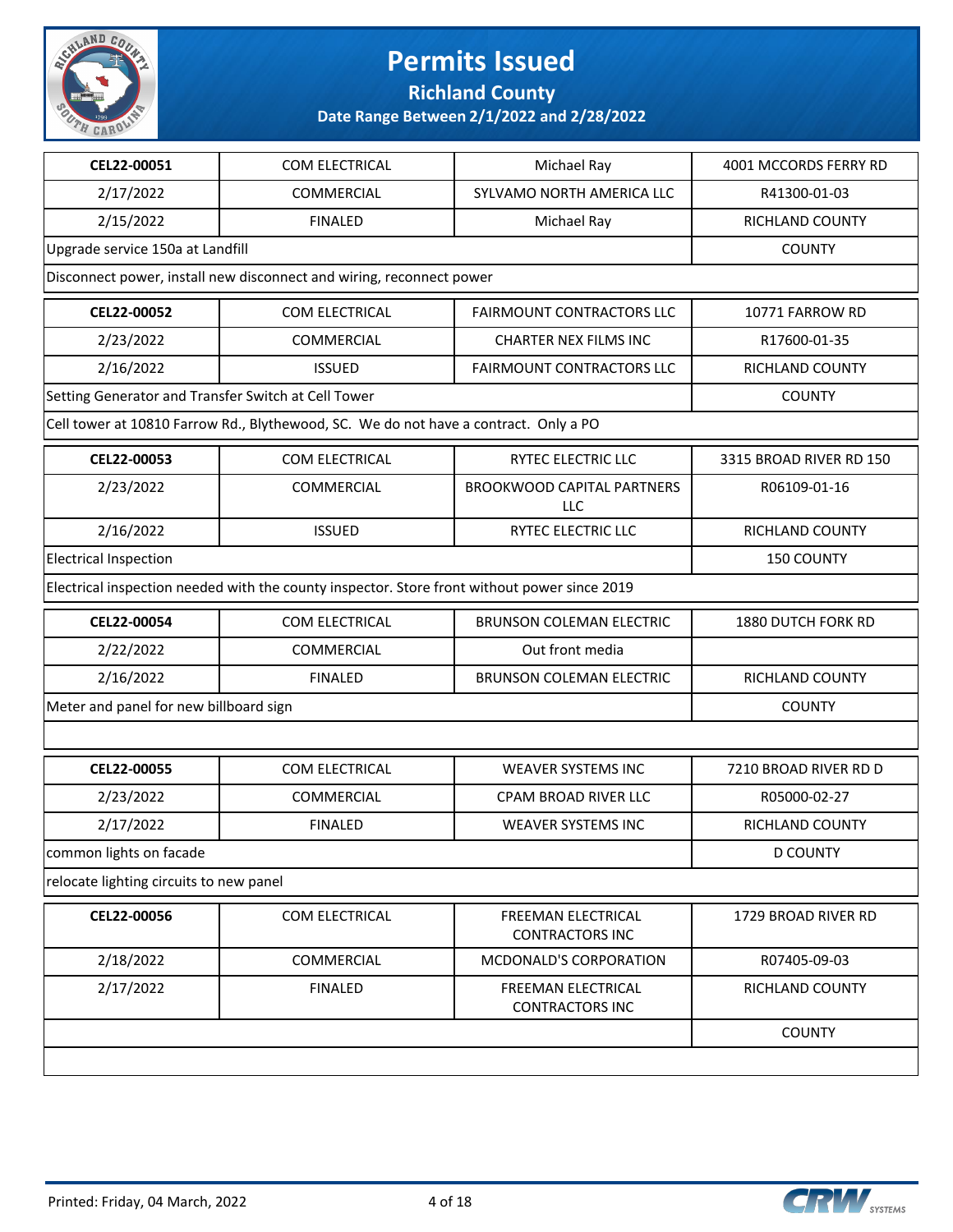

**Richland County**

| CEL22-00057                      | COM ELECTRICAL               | JL SERVICES LLC                | 716 ZIMALCREST DR 2 |
|----------------------------------|------------------------------|--------------------------------|---------------------|
| 2/23/2022                        | <b>COMMERCIAL</b>            | GROVE AT ST ANDREWS DE LLC THE | R06014-01-01        |
| 2/17/2022                        | <b>FINALED</b>               | JL SERVICES LLC                | RICHLAND COUNTY     |
| adding house meter and panel     |                              |                                | $\overline{2}$      |
|                                  |                              |                                |                     |
| CEL22-00058                      | COM ELECTRICAL               | JL SERVICES LLC                | 716 ZIMALCREST DR 3 |
| 2/23/2022                        | <b>COMMERCIAL</b>            | GROVE AT ST ANDREWS DE LLC THE | R06014-01-01        |
| 2/17/2022                        | <b>FINALED</b>               | JL SERVICES LLC                | RICHLAND COUNTY     |
| Wall mount combo meter and panel |                              |                                | 3                   |
|                                  |                              |                                |                     |
| CEL22-00059                      | COM ELECTRICAL               | JL SERVICES LLC                | 716 ZIMALCREST DR 4 |
| 2/23/2022                        | COMMERCIAL                   | GROVE AT ST ANDREWS DE LLC THE | R06014-01-01        |
| 2/17/2022                        | <b>FINALED</b>               | JL SERVICES LLC                | RICHLAND COUNTY     |
| wall mount lighting panel        |                              |                                | 4 COUNTY            |
|                                  |                              |                                |                     |
| CEL22-00060                      | COM ELECTRICAL               | JL SERVICES LLC                | 716 ZIMALCREST DR 5 |
| 2/23/2022                        | COMMERCIAL                   | GROVE AT ST ANDREWS DE LLC THE | R06014-01-01        |
| 2/17/2022                        | <b>ISSUED</b>                | JL SERVICES LLC                | RICHLAND COUNTY     |
| wall mount lighting panel        | 5 COUNTY                     |                                |                     |
|                                  |                              |                                |                     |
| CEL22-00061                      | COM ELECTRICAL               | JL SERVICES LLC                | 716 ZIMALCREST DR 6 |
| 2/23/2022                        | COMMERCIAL                   | GROVE AT ST ANDREWS DE LLC THE | R06014-01-01        |
| 2/17/2022                        | <b>FINALED</b>               | JL SERVICES LLC                | RICHLAND COUNTY     |
| wall mount lighting panel        |                              |                                | <b>6 COUNTY</b>     |
|                                  |                              |                                |                     |
| CEL22-00062                      | COM ELECTRICAL               | JL SERVICES LLC                | 716 ZIMALCREST DR 8 |
| 2/23/2022                        | COMMERCIAL                   | GROVE AT ST ANDREWS DE LLC THE | R06014-01-01        |
| 2/17/2022                        | <b>ISSUED</b>                | JL SERVICES LLC                | RICHLAND COUNTY     |
|                                  | adding house meter and panel |                                |                     |
|                                  |                              |                                |                     |

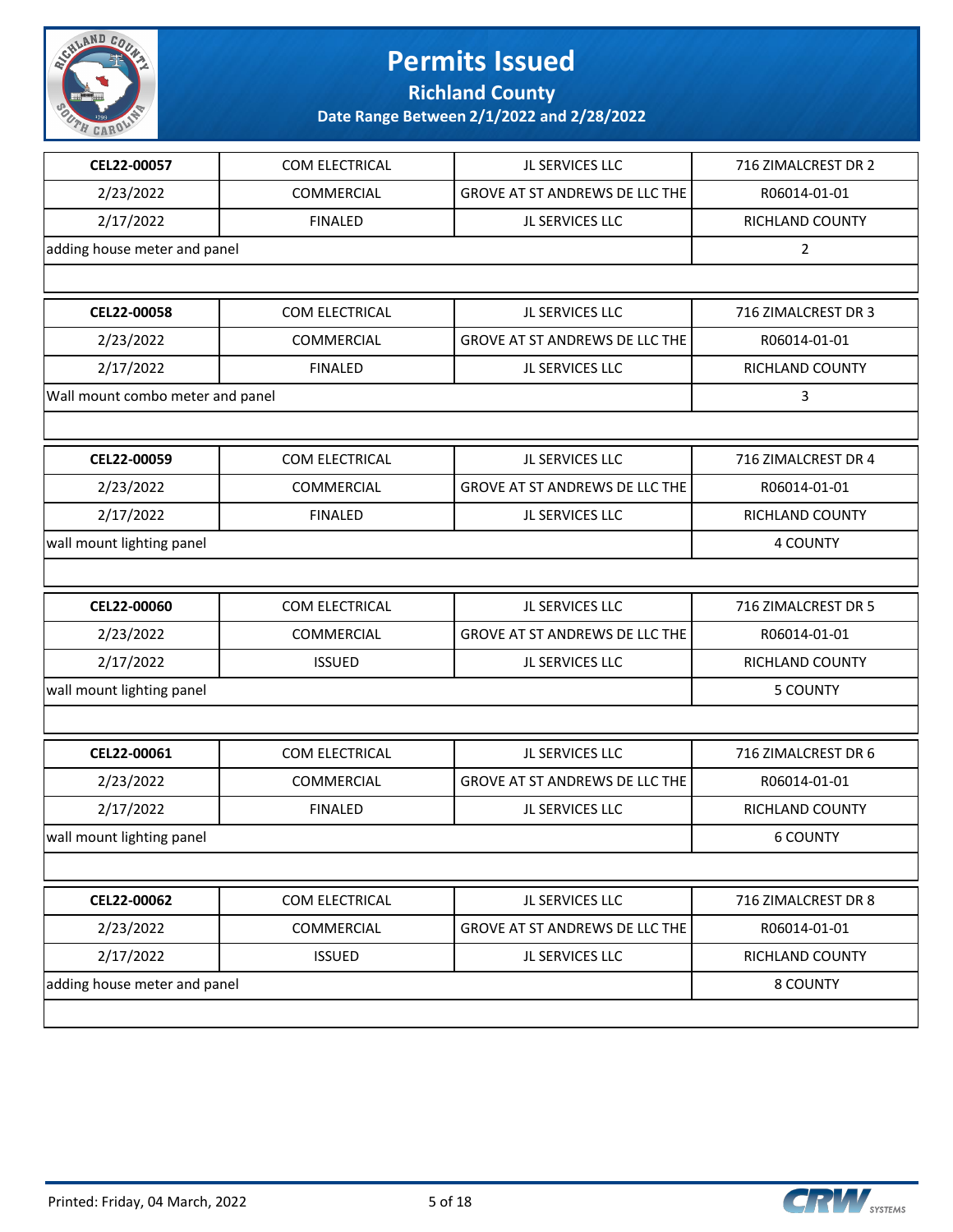

**Richland County**

| CEL22-00063                  | COM ELECTRICAL    | JL SERVICES LLC                       | 716 ZIMALCREST DR 9  |
|------------------------------|-------------------|---------------------------------------|----------------------|
| 2/23/2022                    | <b>COMMERCIAL</b> | GROVE AT ST ANDREWS DE LLC THE        | R06014-01-01         |
| 2/17/2022                    | <b>FINALED</b>    | JL SERVICES LLC                       | RICHLAND COUNTY      |
| adding house meter and panel |                   |                                       | 9 COUNTY             |
|                              |                   |                                       |                      |
| CEL22-00064                  | COM ELECTRICAL    | JL SERVICES LLC                       | 716 ZIMALCREST DR 10 |
| 2/23/2022                    | COMMERCIAL        | GROVE AT ST ANDREWS DE LLC THE        | R06014-01-01         |
| 2/17/2022                    | <b>FINALED</b>    | JL SERVICES LLC                       | RICHLAND COUNTY      |
| wall mount lighting panel    |                   |                                       | 10 COUNTY            |
|                              |                   |                                       |                      |
| CEL22-00065                  | COM ELECTRICAL    | JL SERVICES LLC                       | 716 ZIMALCREST DR 11 |
| 2/23/2022                    | COMMERCIAL        | <b>GROVE AT ST ANDREWS DE LLC THE</b> | R06014-01-01         |
| 2/17/2022                    | <b>ISSUED</b>     | JL SERVICES LLC                       | RICHLAND COUNTY      |
| wall mount lighting panel    |                   |                                       | 11 COUNTY            |
|                              |                   |                                       |                      |
| CEL22-00066                  | COM ELECTRICAL    | JL SERVICES LLC                       | 716 ZIMALCREST DR 12 |
| 2/23/2022                    | COMMERCIAL        | GROVE AT ST ANDREWS DE LLC THE        | R06014-01-01         |
| 2/17/2022                    | <b>FINALED</b>    | JL SERVICES LLC                       | RICHLAND COUNTY      |
| adding house meter and panel |                   |                                       | <b>12 COUNTY</b>     |
|                              |                   |                                       |                      |
| CEL22-00067                  | COM ELECTRICAL    | JL SERVICES LLC                       | 716 ZIMALCREST DR 13 |
| 2/23/2022                    | <b>COMMERCIAL</b> | GROVE AT ST ANDREWS DE LLC THE        | R06014-01-01         |
| 2/17/2022                    | <b>FINALED</b>    | JL SERVICES LLC                       | RICHLAND COUNTY      |
| adding house meter and panel |                   |                                       | <b>13 COUNTY</b>     |
|                              |                   |                                       |                      |
| CEL22-00068                  | COM ELECTRICAL    | JL SERVICES LLC                       | 716 ZIMALCREST DR 14 |
| 2/23/2022                    | COMMERCIAL        | GROVE AT ST ANDREWS DE LLC THE        | R06014-01-01         |
| 2/17/2022                    | <b>FINALED</b>    | JL SERVICES LLC                       | RICHLAND COUNTY      |
| wall mount lighting panel    |                   |                                       | 14 COUNTY            |
|                              |                   |                                       |                      |
|                              |                   |                                       |                      |

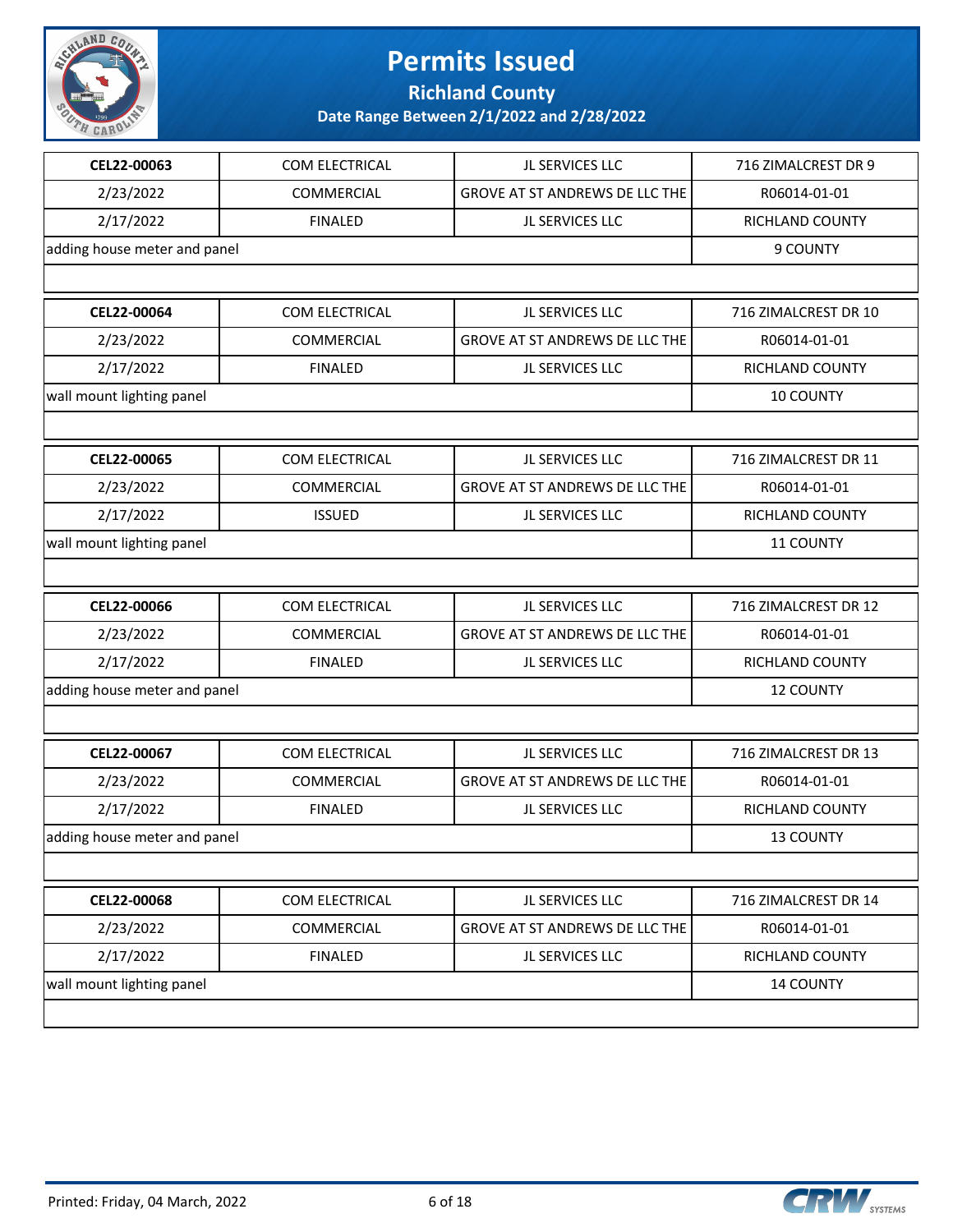

**Richland County**

| CEL22-00069                                            | COM ELECTRICAL    | JL SERVICES LLC                            | 716 ZIMALCREST DR 16 |
|--------------------------------------------------------|-------------------|--------------------------------------------|----------------------|
| 2/23/2022                                              | <b>COMMERCIAL</b> | GROVE AT ST ANDREWS DE LLC THE             | R06014-01-01         |
| 2/17/2022                                              | <b>FINALED</b>    | JL SERVICES LLC                            | RICHLAND COUNTY      |
| adding house meter and panel                           |                   |                                            | <b>16 COUNTY</b>     |
|                                                        |                   |                                            |                      |
| CEL22-00070                                            | COM ELECTRICAL    | JL SERVICES LLC                            | 716 ZIMALCREST DR 17 |
| 2/23/2022                                              | COMMERCIAL        | <b>GROVE AT ST ANDREWS DE LLC THE</b>      | R06014-01-01         |
| 2/17/2022                                              | <b>ISSUED</b>     | JL SERVICES LLC                            | RICHLAND COUNTY      |
| adding house meter and panel                           |                   |                                            | <b>17 COUNTY</b>     |
|                                                        |                   |                                            |                      |
| CEL22-00071                                            | COM ELECTRICAL    | JL SERVICES LLC                            | 716 ZIMALCREST DR 18 |
| 2/23/2022                                              | COMMERCIAL        | GROVE AT ST ANDREWS DE LLC THE             | R06010-02-01         |
| 2/17/2022                                              | <b>FINALED</b>    | JL SERVICES LLC                            | RICHLAND COUNTY      |
| wall mount lighting panel                              |                   |                                            | <b>18 COUNTY</b>     |
|                                                        |                   |                                            |                      |
| CEL22-00072                                            | COM ELECTRICAL    | JL SERVICES LLC                            | 716 ZIMALCREST DR 23 |
| 2/23/2022                                              | COMMERCIAL        | GROVE AT ST ANDREWS DE LLC THE             | R06010-02-01         |
| 2/17/2022                                              | <b>ISSUED</b>     | JL SERVICES LLC                            | RICHLAND COUNTY      |
| adding house meter and panel                           |                   |                                            | 23 COUNTY            |
|                                                        |                   |                                            |                      |
| CEL22-00073                                            | COM ELECTRICAL    | JL SERVICES LLC                            | 716 ZIMALCREST DR 26 |
| 2/23/2022                                              | COMMERCIAL        | GROVE AT ST ANDREWS DE LLC THE             | R06010-02-01         |
| 2/17/2022                                              | <b>ISSUED</b>     | JL SERVICES LLC                            | RICHLAND COUNTY      |
| wall mount lighting panel                              |                   |                                            | 26 COUNTY            |
|                                                        |                   |                                            |                      |
| CEL22-00075                                            | COM ELECTRICAL    | F & D ELECTRICAL CONTRACTORS<br><b>INC</b> | 2708 SHOP RD         |
| 2/22/2022                                              | COMMERCIAL        | <b>BDW PARTNERS A GENEAL</b>               | R16200-04-01         |
| 2/22/2022                                              | <b>ISSUED</b>     | F & D ELECTRICAL CONTRACTORS<br><b>INC</b> | RICHLAND COUNTY      |
| WIRING TO 4 UNIT HEATERS AND POWER TO FIRE ALARM PANLE | <b>COUNTY</b>     |                                            |                      |
| <b>NA</b>                                              |                   |                                            |                      |
|                                                        |                   |                                            |                      |

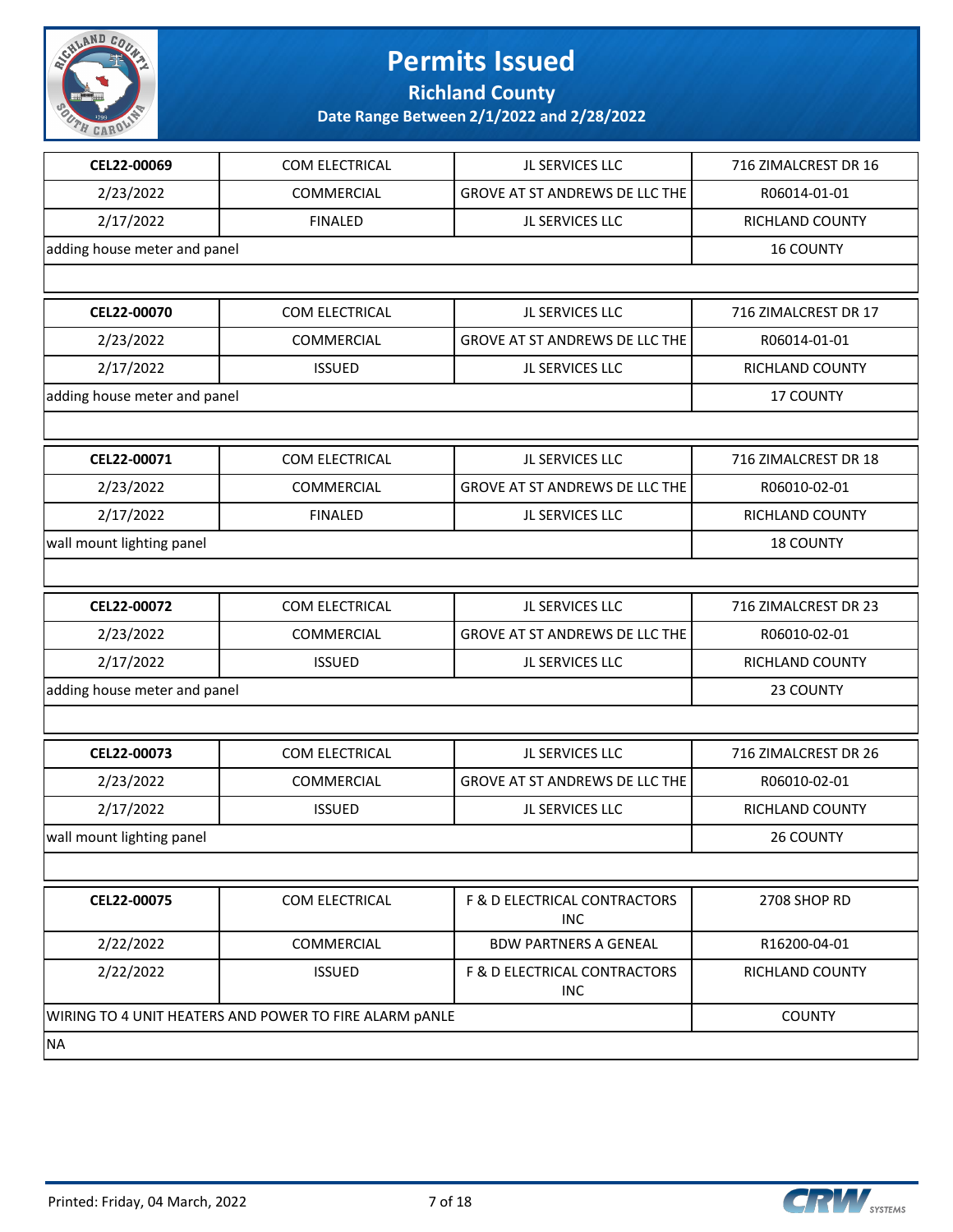

**Richland County**

**Date Range Between 2/1/2022 and 2/28/2022**

| CEL22-00080                                                            | <b>COM ELECTRICAL</b> | MR ELECTRIC COLUMBIA<br>NORTHEAST | 3509 LAKE AVE 1034 |
|------------------------------------------------------------------------|-----------------------|-----------------------------------|--------------------|
| 2/28/2022                                                              | COMMERCIAL            | SBV-COLUMBIA-I LLC ETAL           | R16712-04-02       |
| 2/25/2022                                                              | <b>ISSUED</b>         | MR ELECTRIC COLUMBIA<br>NORTHEAST | RICHLAND COUNTY    |
| saw pole temporary pole pole                                           | 1034 COUNTY           |                                   |                    |
| pole is located in the rear of appartment next to dominion transformer |                       |                                   |                    |

#### **Number of COM ELECTRICAL/COMMERCIAL Permits: 42**

| CMG21-00270                                           | COM MECHANICAL/GAS | LENNOX NATIONAL ACCOUNT<br><b>SERVICES LLC</b> | 2455 DECKER BLVD         |
|-------------------------------------------------------|--------------------|------------------------------------------------|--------------------------|
| 2/3/2022                                              | Unassigned         | PEP BOYS MARY MOE & JACK                       | R16906-02-39             |
| 10/12/2021                                            | <b>FINALED</b>     | LENNOX NATIONAL ACCOUNT<br><b>SERVICES LLC</b> | RICHLAND COUNTY          |
| Like For Like replacement of 3 roof top package units |                    |                                                | <b>COUNTY</b>            |
|                                                       |                    |                                                |                          |
| CMG22-00005                                           | COM MECHANICAL/GAS | WANNAMAKER-KAMINER HEATING<br>& COOLING LLC    | <b>1300 LONGCREEK DR</b> |
| 2/3/2022                                              | Unassigned         | <b>FAH THE HOLLOWS LLC</b>                     | R07406-02-01             |
| 1/20/2022                                             | <b>ISSUED</b>      | WANNAMAKER-KAMINER HEATING<br>& COOLING LLC    | RICHLAND COUNTY          |
| install customer provided equipment and materials     | <b>COUNTY</b>      |                                                |                          |
| The Hollows Apartments                                |                    |                                                |                          |
| CMG22-00006                                           | COM MECHANICAL/GAS | WANNAMAKER-KAMINER HEATING                     | 309 AIKEN HUNT CIR       |

| CMG22-00006                                | COM MECHANICAL/GAS | WANNAMAKER-KAMINER HEATING<br>& COOLING LLC        | <b>309 AIKEN HUNT CIR</b> |  |  |
|--------------------------------------------|--------------------|----------------------------------------------------|---------------------------|--|--|
| 2/3/2022                                   | Unassigned         | ADAMS DAVE R & SHIRLEY R JTWRS                     | R25608-10-21              |  |  |
| 1/20/2022                                  | <b>FINALED</b>     | WANNAMAKER-KAMINER HEATING<br>& COOLING LLC        | RICHLAND COUNTY           |  |  |
| install regulators                         |                    |                                                    |                           |  |  |
|                                            |                    |                                                    |                           |  |  |
| CMG22-00007                                | COM MECHANICAL/GAS | CAROLINA COMFORT INC                               | 9650 TWO NOTCH RD         |  |  |
| 2/2/2022                                   | Unassigned         | RICHARDSON GROUP FAMILY                            | R20013-01-03              |  |  |
| 1/25/2022                                  | <b>ISSUED</b>      | CAROLINA COMFORT INC                               | <b>RICHLAND COUNTY</b>    |  |  |
| Install mini split, (1) gas hanging heater |                    |                                                    | <b>COUNTY</b>             |  |  |
|                                            |                    | Install (2) infrared gas heaters, (2) wall heaters |                           |  |  |

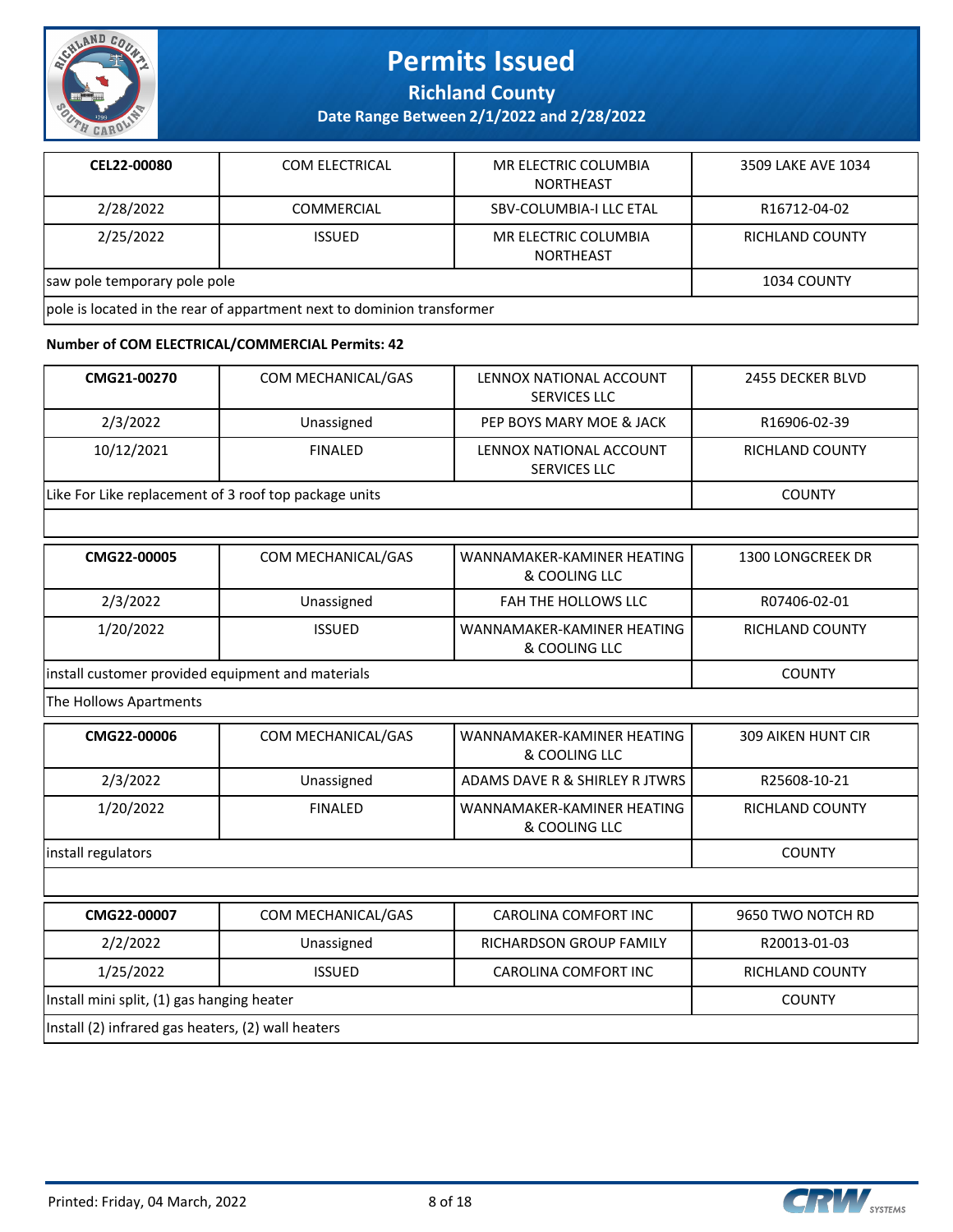

**Richland County**

| CMG22-00008                               | COM MECHANICAL/GAS | <b>CASSELL BROTHERS HEATING &amp;</b><br><b>COOLING LLC</b> | 7440 BROAD RIVER RD        |
|-------------------------------------------|--------------------|-------------------------------------------------------------|----------------------------|
| 2/1/2022                                  | Unassigned         | ROBERTSON FAMILY HOLDINGS LLC                               | R05000-08-02               |
| 1/25/2022                                 | <b>ISSUED</b>      | <b>CASSELL BROTHERS HEATING &amp;</b><br><b>COOLING LLC</b> | RICHLAND COUNTY            |
| <b>INSTALL 5 TON SPLIT HEAT PUMP</b>      |                    |                                                             | <b>COUNTY</b>              |
| 7440 BROAD RIVER RD                       |                    |                                                             |                            |
| CMG22-00010                               | COM MECHANICAL/GAS | 2ND WIND HEATING AND AIR<br><b>CONDITIONING INC</b>         | 100 BRIGHTON HILL CIR 5A   |
| 2/14/2022                                 | Unassigned         | <b>SWANSON SUSAN G</b>                                      | R17082-00-00               |
| 1/27/2022                                 | <b>FINALED</b>     | 2ND WIND HEATING AND AIR<br><b>CONDITIONING INC</b>         | RICHLAND COUNTY            |
| Install Tempstar 2T, 14S Split Heat Pump  |                    |                                                             | <b>5A COUNTY</b>           |
|                                           |                    |                                                             |                            |
| CMG22-00012                               | COM MECHANICAL/GAS | <b>PARDEES REFRIGERATION &amp; AIR</b><br><b>COND INC</b>   | <b>300 RICE MEADOW WAY</b> |
| 2/1/2022                                  | Unassigned         |                                                             | R20310-04-04               |
| 2/1/2022                                  | <b>FINALED</b>     | <b>PARDEES REFRIGERATION &amp; AIR</b><br><b>COND INC</b>   | RICHLAND COUNTY            |
| UPGRADE DUCT SYSTEM FOR BUILDING          | <b>COUNTY</b>      |                                                             |                            |
|                                           |                    |                                                             |                            |
| CMG22-00013                               | COM MECHANICAL/GAS | CAROLINA CONDITIONS LLC                                     | 1310 HAVILAND CIR B        |
| 2/8/2022                                  | Unassigned         | CAROLINA RESTORATION LLC                                    | R06112-05-03               |
| 2/1/2022                                  | <b>ISSUED</b>      | CAROLINA CONDITIONS LLC                                     | RICHLAND COUNTY            |
| Mini split heat pump install              |                    |                                                             | <b>B COUNTY</b>            |
|                                           |                    |                                                             |                            |
| CMG22-00014                               | COM MECHANICAL/GAS | <b>CASSELL BROTHERS HEATING &amp;</b><br><b>COOLING LLC</b> | 7440 BROAD RIVER RD        |
| 2/8/2022                                  | Unassigned         | ROBERTSON FAMILY HOLDINGS LLC                               | R05000-08-02               |
| 2/2/2022                                  | <b>ISSUED</b>      | <b>CASSELL BROTHERS HEATING &amp;</b><br><b>COOLING LLC</b> | <b>RICHLAND COUNTY</b>     |
| INSTALL 5 TON SPLIT HEAT PUMP             |                    |                                                             | <b>COUNTY</b>              |
| 7440 BROAD RIVER RD                       |                    |                                                             |                            |
| CMG22-00015                               | COM MECHANICAL/GAS | DIXIE HEATING & COOLING CO                                  | 2708 SHOP RD               |
| 2/7/2022                                  | Unassigned         |                                                             | R16200-04-01               |
| 2/3/2022                                  | <b>ISSUED</b>      | DIXIE HEATING & COOLING CO                                  | RICHLAND COUNTY            |
| INSTALL 4 NATURAL GAS FILRED UNIT HEATERS |                    |                                                             | <b>COUNTY</b>              |

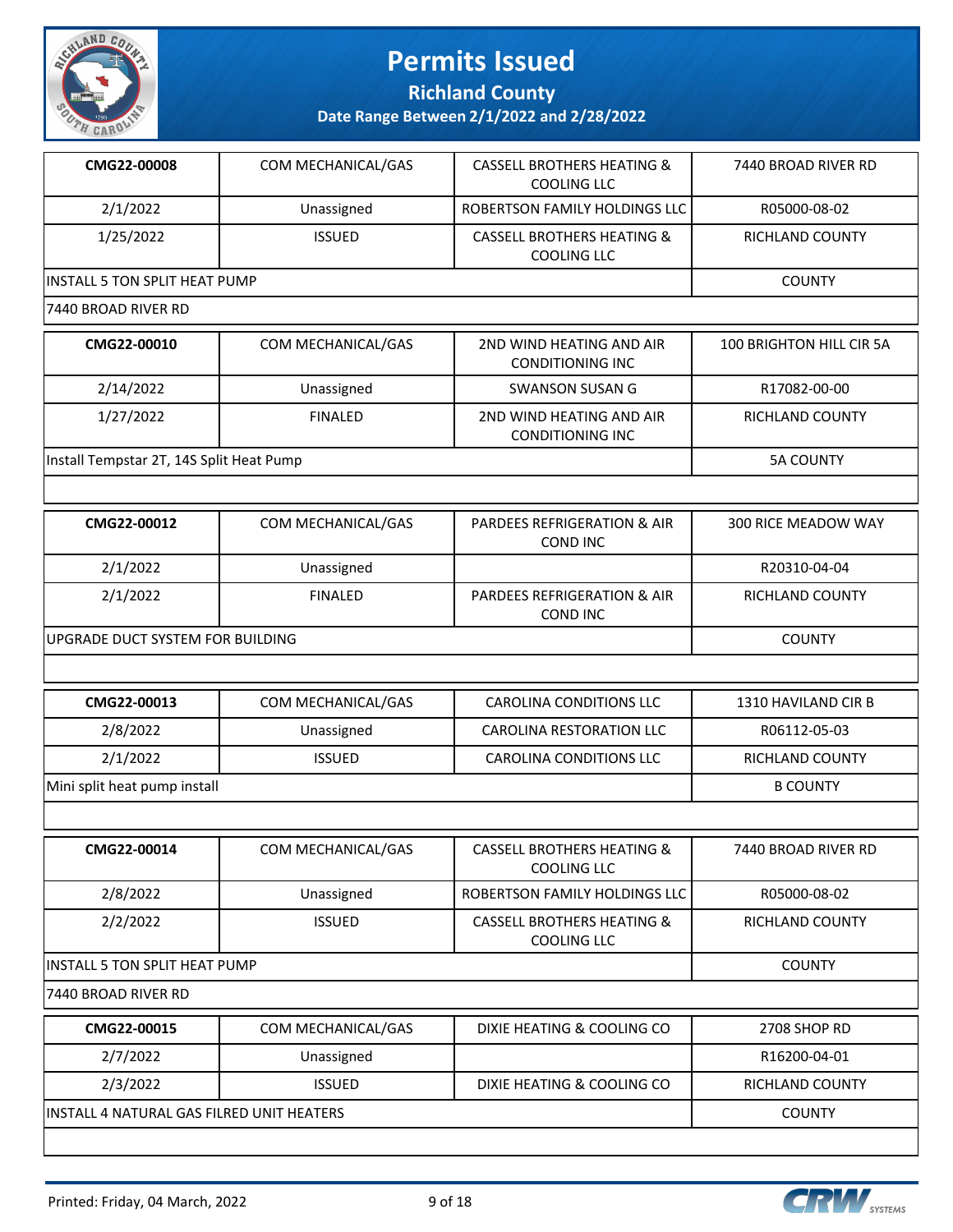

**Richland County**

**Date Range Between 2/1/2022 and 2/28/2022**

| CMG22-00016                                   | COM MECHANICAL/GAS                                                                                              | <b>CAROLINA REFRIGERATION</b><br>SERVICES HVAC LLC | <b>208 FLINTLAKE DR</b> |  |
|-----------------------------------------------|-----------------------------------------------------------------------------------------------------------------|----------------------------------------------------|-------------------------|--|
| 2/4/2022                                      | Unassigned                                                                                                      | FLINT LAKE ROAD PROPERTIES LLC                     | R17210-03-03A           |  |
| 2/4/2022                                      | <b>FINALED</b>                                                                                                  | <b>CAROLINA REFRIGERATION</b><br>SERVICES HVAC LLC | RICHLAND COUNTY         |  |
| IINSTALLING 5TON HVAC SYSTEM<br><b>COUNTY</b> |                                                                                                                 |                                                    |                         |  |
|                                               |                                                                                                                 |                                                    |                         |  |
|                                               | the contract of the contract of the contract of the contract of the contract of the contract of the contract of |                                                    |                         |  |

| CMG22-00017                    | COM MECHANICAL/GAS | CASSELL BROTHERS HEATING &<br>COOLING LLC | 652 BUSH RIVER RD E |
|--------------------------------|--------------------|-------------------------------------------|---------------------|
| 2/9/2022                       | Unassigned         | ARABI NEZAR ETAL                          | R07304-07-02        |
| 2/7/2022                       | <b>ISSUED</b>      | CASSELL BROTHERS HEATING &<br>COOLING LLC | RICHLAND COUNTY     |
| IINSTALL 3 TON SPLIT HEAT PUMP |                    |                                           | E COUNTY            |

652 BUSH RIVER RD

| CMG22-00019                                | COM MECHANICAL/GAS | I CENTRAL HEATING & AIR COND SVC<br><b>INC</b> | 11107 BROAD RIVER RD A |
|--------------------------------------------|--------------------|------------------------------------------------|------------------------|
| 2/28/2022                                  | Unassigned         | <b>IRMO FEE OWNER LLC</b>                      | R02600-07-09           |
| 2/8/2022                                   | <b>ISSUED</b>      | CENTRAL HEATING & AIR COND SVC<br><b>INC</b>   | RICHLAND COUNTY        |
| Three new rooftop units, ductwork and trim |                    |                                                | A COUNTY               |

Replacing 3 RTU's, adding 5 exhaust fans, new ductwork, trim and controls

| CMG22-00020                                         | COM MECHANICAL/GAS | <b>CENTRAL HEATING &amp; AIR COND SVC  </b><br>INC. | 11107 BROAD RIVER RD Q |
|-----------------------------------------------------|--------------------|-----------------------------------------------------|------------------------|
| 2/28/2022                                           | Unassigned         | <b>IRMO FEE OWNER LLC</b>                           | R02600-07-09           |
| 2/8/2022                                            | <b>ISSUED</b>      | CENTRAL HEATING & AIR COND SVC  <br><b>INC</b>      | RICHLAND COUNTY        |
| Replace one existing roof top unit, one exhaust fan |                    |                                                     | Q COUNTY               |

| CMG22-00023                                      | COM MECHANICAL/GAS | WILLIAM R NASH INC                      | 201 COLUMBIA MALL BLVD 91 |
|--------------------------------------------------|--------------------|-----------------------------------------|---------------------------|
| 2/24/2022                                        | Unassigned         | WATEREE COMMUNITY ACTIONS<br><b>INC</b> | R16904-01-12              |
| 2/16/2022                                        | <b>ISSUED</b>      | WILLIAM R NASH INC                      | <b>RICHLAND COUNTY</b>    |
| Renovation of existing building into office area |                    |                                         | 91 COUNTY                 |
|                                                  |                    |                                         |                           |



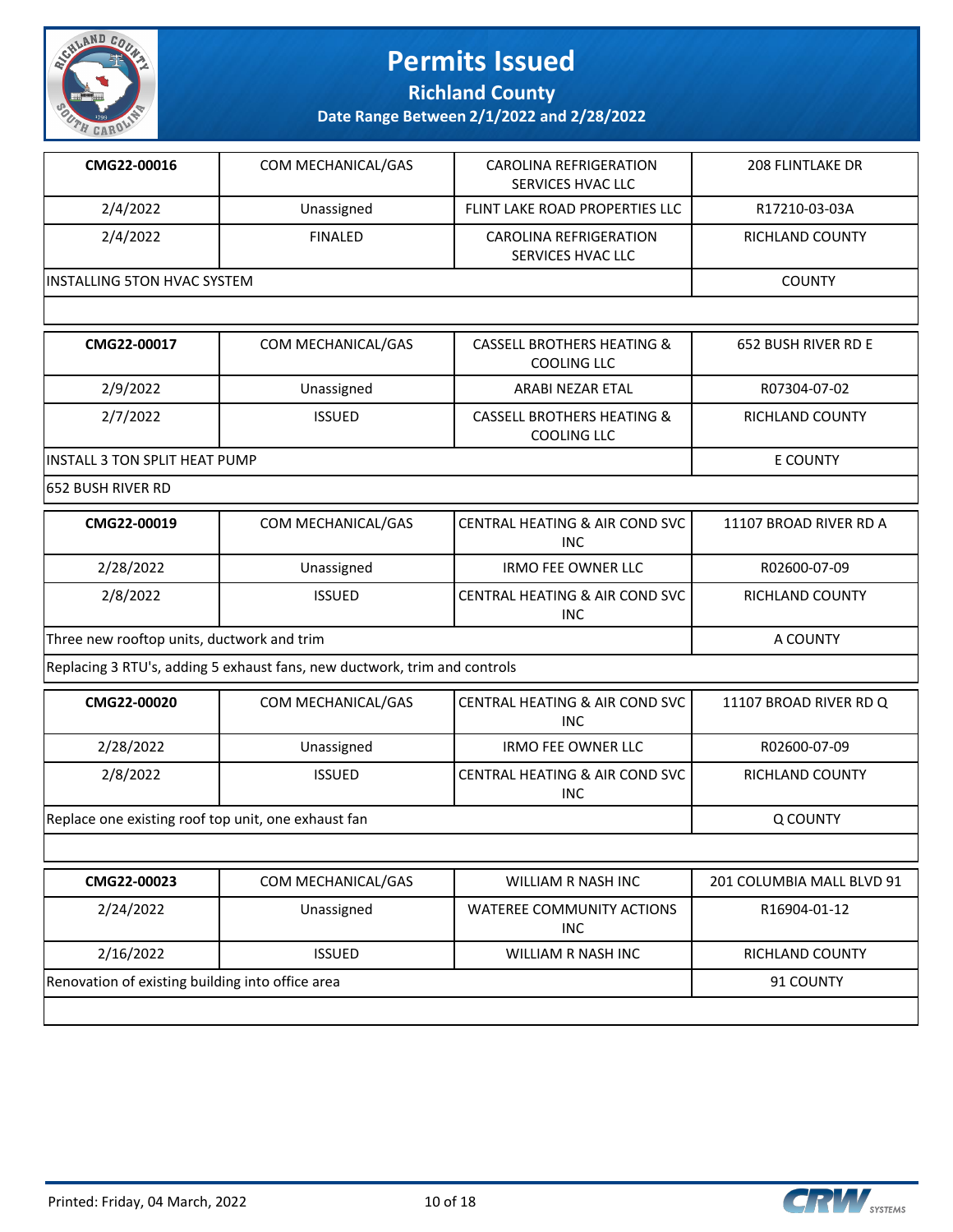

**Richland County**

**Date Range Between 2/1/2022 and 2/28/2022**

| CMG22-00026                               | COM MECHANICAL/GAS | <b>ICONDITIONED AIR OF CAROLINA LLCI</b> | 5939 TWO NOTCH RD |
|-------------------------------------------|--------------------|------------------------------------------|-------------------|
| 2/28/2022                                 | Unassigned         | NEW DIMENSION BAPTIST CHURCH             | R14210-08-19      |
| 2/25/2022                                 | <b>ISSUED</b>      | CONDITIONED AIR OF CAROLINA LLC          | RICHLAND COUNTY   |
| remove old condenser and replace with new |                    |                                          | <b>COUNTY</b>     |
| INO GAS                                   |                    |                                          |                   |

#### **Number of COM MECHANICAL/GAS/Unassigned Permits: 16**

| CPL22-00008                          | <b>COM PLUMBING</b>                                        | KAY PLUMBING SERVICES LLC                                                                                          | 1807 DECKER BLVD 13  |
|--------------------------------------|------------------------------------------------------------|--------------------------------------------------------------------------------------------------------------------|----------------------|
| 2/3/2022                             | Unassigned                                                 | <b>VINE TRUST THE</b>                                                                                              | R16812-12-02         |
| 2/1/2022                             | <b>FINALED</b>                                             | <b>KAY PLUMBING SERVICES LLC</b>                                                                                   | RICHLAND COUNTY      |
| Re-route water and drain lines       |                                                            |                                                                                                                    | 13 COUNTY            |
|                                      |                                                            |                                                                                                                    |                      |
| CPL22-00009                          | <b>COM PLUMBING</b>                                        | WALKER & SON PLUMBING LLC                                                                                          | 1050 GATES RD        |
| 2/8/2022                             | Unassigned                                                 | <b>BGIN INVESTMENTS LLC</b>                                                                                        | R02509-04-01         |
| 2/8/2022                             | <b>ISSUED</b>                                              | WALKER & SON PLUMBING LLC                                                                                          | RICHLAND COUNTY      |
| 2WC,1TB,2LAV,1KS,1LT,1WM,1 4-WH      |                                                            |                                                                                                                    | <b>COUNTY</b>        |
|                                      |                                                            |                                                                                                                    |                      |
| CPL22-00011                          | <b>COM PLUMBING</b>                                        | SADEQ ABDULLAH                                                                                                     | 1945 DECKER BLVD 14  |
| 2/10/2022                            | Unassigned                                                 |                                                                                                                    | R16812-05-22         |
| 2/10/2022                            | <b>FINALED</b>                                             |                                                                                                                    | RICHLAND COUNTY      |
| MOVE SINK 5 FEET FROM TOILET         | 14 COUNTY                                                  |                                                                                                                    |                      |
| REQUIRED PER KEITH BENTON            |                                                            | PER KEITH BENTON AFTER CONSULTATION WITH APPLICANT ISSUE A PLUMBING PERMIT AND SCHEDULE INSPECTION / PLANS ARE NOT |                      |
| CPL22-00012                          | <b>COM PLUMBING</b>                                        | A & M CONTRACTORS INC                                                                                              | 1729 BROAD RIVER RD  |
| 2/18/2022                            | Unassigned                                                 | <b>MCDONALD'S CORPORATION</b>                                                                                      | R07405-09-03         |
| 2/15/2022                            | <b>FINALED</b>                                             | A & M CONTRACTORS INC                                                                                              | RICHLAND COUNTY      |
|                                      | REWORK DRAINS AT SSBB/ CLOSET, DRAINS FOR ABS, EXHAUST FAN |                                                                                                                    | <b>COUNTY</b>        |
|                                      |                                                            |                                                                                                                    |                      |
| CPL22-00013                          | <b>COM PLUMBING</b>                                        | <b>FOREMOST PLUMBING COMPANY</b><br>LLC                                                                            | 100 SPRING VALLEY RD |
| 2/15/2022                            | Unassigned                                                 | SPRING VALLEY HOMEOWNERS*                                                                                          | R20005-04-01         |
| 2/15/2022                            | <b>ISSUED</b>                                              | FOREMOST PLUMBING COMPANY<br>LLC                                                                                   | RICHLAND COUNTY      |
| plumbing for 1 toilet and 1 lavatory |                                                            |                                                                                                                    | <b>COUNTY</b>        |
|                                      |                                                            |                                                                                                                    |                      |
|                                      |                                                            |                                                                                                                    |                      |

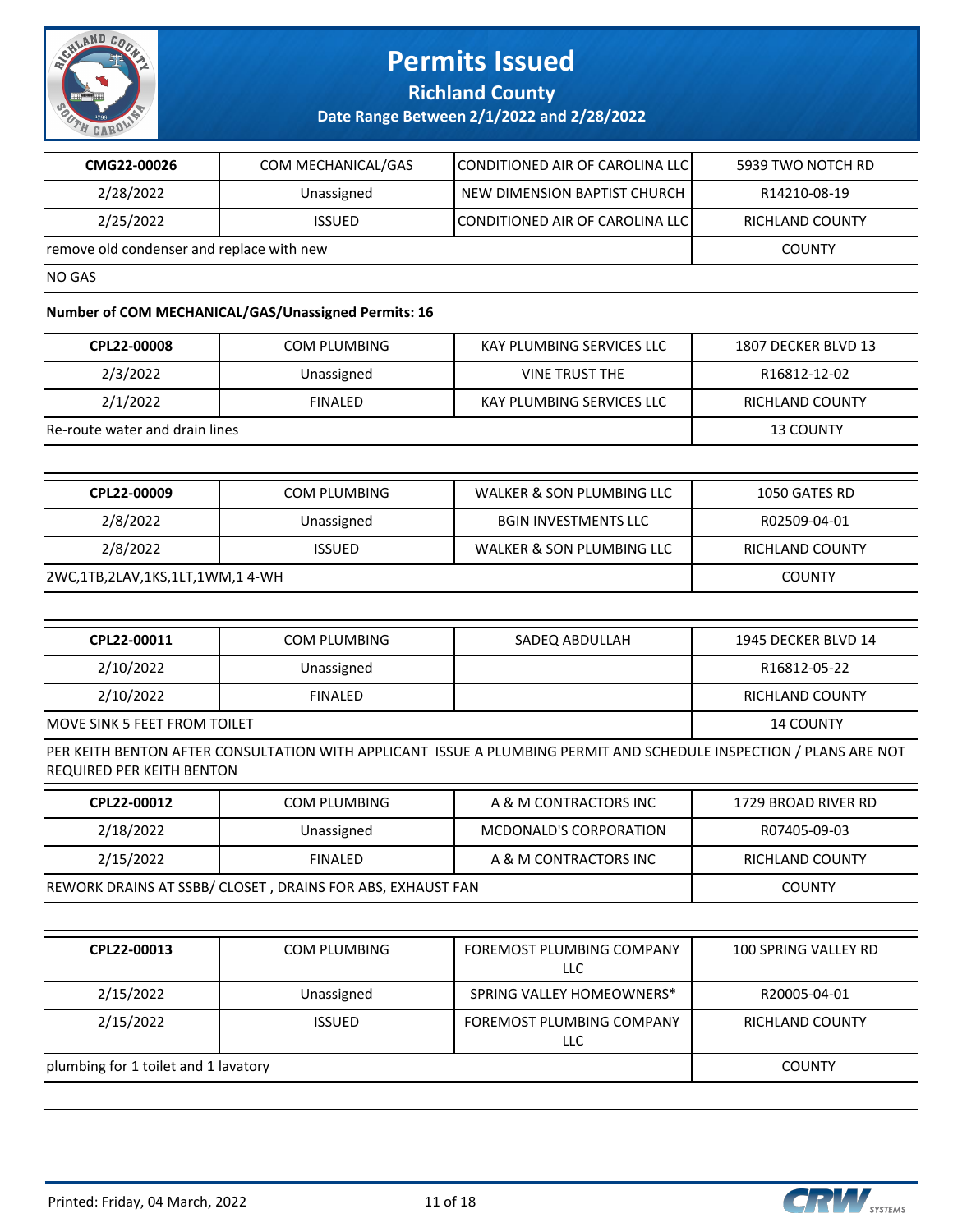

**Richland County**

| CPL22-00014                                         | <b>COM PLUMBING</b>                 | <b>WILLIAM R NASH INC</b>                 | 201 COLUMBIA MALL BLVD 91 |  |
|-----------------------------------------------------|-------------------------------------|-------------------------------------------|---------------------------|--|
| 2/24/2022                                           | Unassigned                          | WATEREE COMMUNITY ACTIONS<br>INC.         | R16904-01-12              |  |
| 2/16/2022                                           | <b>ISSUED</b>                       | WILLIAM R NASH INC                        | <b>RICHLAND COUNTY</b>    |  |
| Renovation of existing building into office area    |                                     |                                           | 91 COUNTY                 |  |
|                                                     |                                     |                                           |                           |  |
| CPL22-00016                                         | <b>COM PLUMBING</b>                 | MERRITT PLUMBING & HEATING INC            | 11107 BROAD RIVER RD Q    |  |
| 2/28/2022                                           | Unassigned                          | <b>IRMO FEE OWNER LLC</b>                 | R02600-07-09              |  |
| 2/22/2022                                           | <b>ISSUED</b>                       | <b>MERRITT PLUMBING &amp; HEATING INC</b> | RICHLAND COUNTY           |  |
| Install Plumbing for a Smothie King                 |                                     |                                           | Q COUNTY                  |  |
|                                                     |                                     |                                           |                           |  |
| CPL22-00017                                         | <b>COM PLUMBING</b>                 | MERRITT PLUMBING & HEATING INC            | 11107 BROAD RIVER RD      |  |
| 2/28/2022                                           | Unassigned                          | <b>IRMO FEE OWNER LLC</b>                 | R02600-07-09              |  |
| 2/22/2022                                           | <b>ISSUED</b>                       | MERRITT PLUMBING & HEATING INC            | RICHLAND COUNTY           |  |
| Install plumbing for a HiTone Fitness               |                                     |                                           | <b>COUNTY</b>             |  |
|                                                     |                                     |                                           |                           |  |
| CPL22-00019                                         | <b>COM PLUMBING</b>                 | ronald A brantley                         | 2624 BROAD RIVER RD       |  |
| 2/24/2022                                           | Unassigned                          | CK ACQUISITIONS LLC                       | R06015-03-04              |  |
| 2/23/2022                                           | <b>ISSUED</b>                       | ronald A brantley                         | <b>RICHLAND COUNTY</b>    |  |
| lck mark                                            |                                     |                                           | <b>COUNTY</b>             |  |
|                                                     | we are adding a bathroom to ck mart |                                           |                           |  |
| <b>Number of COM PLUMBING/Unassigned Permits: 9</b> |                                     |                                           |                           |  |

| CRF22-00026                           | COM ROOFING        | <b>GRIER ROOFING LLC</b>      | 2000 CLEMSON RD        |
|---------------------------------------|--------------------|-------------------------------|------------------------|
| 2/14/2022                             | Unassigned         | <b>MAGNOLIA POINTE JV LLC</b> | R20200-02-07           |
| 2/8/2022                              | <b>FINALED</b>     | <b>GRIER ROOFING LLC</b>      | <b>RICHLAND COUNTY</b> |
| IINSTALL NEW TPO ROOF RECOVERY SYSTEM | <b>COUNTY</b>      |                               |                        |
|                                       |                    |                               |                        |
|                                       |                    |                               |                        |
| CRF22-00027                           | <b>COM ROOFING</b> | PREMIERE ROOFING LLC (GC)     | <b>1609 ZION AVE</b>   |
| 2/14/2022                             | Unassigned         | ZION PILGRIM BAPTIST CHURCH   | R11115-01-08           |
| 2/8/2022                              | <b>ISSUED</b>      | PREMIERE ROOFING LLC (GC)     | <b>RICHLAND COUNTY</b> |
| Roof Installation                     |                    |                               | <b>COUNTY</b>          |

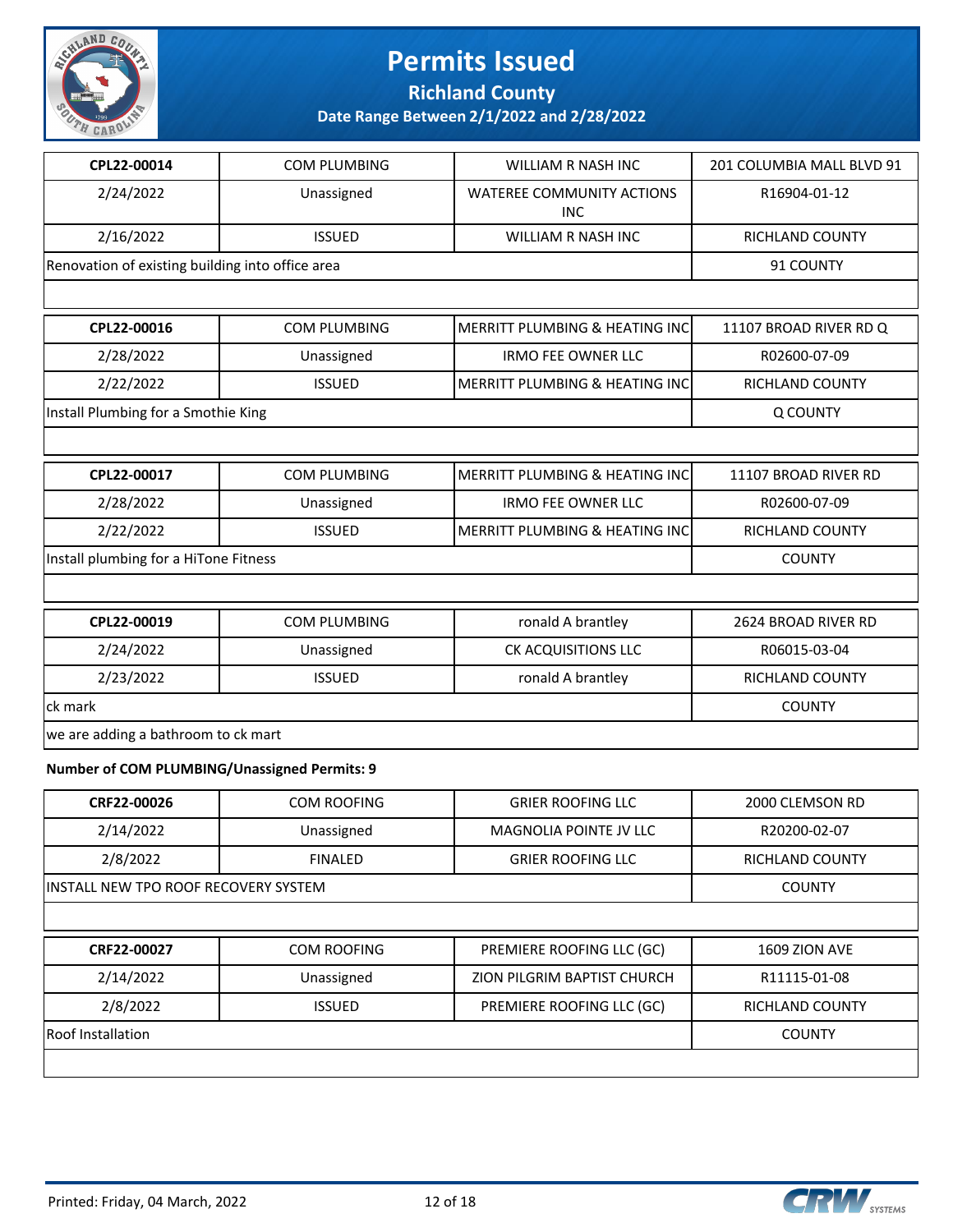

**Richland County**

**Date Range Between 2/1/2022 and 2/28/2022**

| CRF22-00028       | <b>COM ROOFING</b>                               | SHEALY DEVELOPMENT CO LLC     | 6005 TWO NOTCH RD      |  |  |
|-------------------|--------------------------------------------------|-------------------------------|------------------------|--|--|
| 2/14/2022         | Unassigned                                       |                               | R14210-09-09           |  |  |
| 2/14/2022         | <b>ISSUED</b>                                    | SHEALY DEVELOPMENT CO LLC     | <b>RICHLAND COUNTY</b> |  |  |
|                   | ADD SHINGLE ROOF TO EXISTING STORAGE BLOCK WALLS |                               |                        |  |  |
|                   |                                                  |                               |                        |  |  |
|                   |                                                  |                               |                        |  |  |
| CRF22-00031       | <b>COM ROOFING</b>                               | PREMIERE ROOFING LLC (GC)     | 701 HATTEN RD          |  |  |
| 2/28/2022         | Unassigned                                       | <b>COLUMBIA INTERNATIONAL</b> | R07600-02-10           |  |  |
| 2/25/2022         | <b>ISSUED</b>                                    | PREMIERE ROOFING LLC (GC)     | <b>RICHLAND COUNTY</b> |  |  |
| Roof Installation |                                                  |                               | <b>COUNTY</b>          |  |  |

#### **Number of COM ROOFING/Unassigned Permits: 4**

| CBD22-00012                                     | COMMERCIAL ADD & ADD/ALT | <b>BOYER COMMERCIAL</b><br><b>CONSTRUCTION INC</b> | 1418 OLD DAIRY RD |
|-------------------------------------------------|--------------------------|----------------------------------------------------|-------------------|
| 2/8/2022                                        | <b>ADDITION</b>          | OLD DAIRY ROAD LLC                                 | R11112-01-47      |
| 1/26/2022                                       | <b>ISSUED</b>            | <b>BOYER COMMERCIAL</b><br><b>CONSTRUCTION INC</b> | RICHLAND COUNTY   |
| Shed roof addition to cover existing equipment. | <b>COUNTY</b>            |                                                    |                   |
|                                                 |                          |                                                    |                   |

#### **Number of COMMERCIAL ADD & ADD/ALT/ADDITION Permits: 1**

| CBD20-00166                                      | <b>COMMERCIAL ALTERATIONS</b> | PERKINS CONTRACTORS &<br>ENGINEER | 117 CHALK ST    |
|--------------------------------------------------|-------------------------------|-----------------------------------|-----------------|
| 2/10/2022                                        | Unassigned                    | DEVEAUX SARAH                     | R36803-08-03    |
| 9/17/2020                                        | <b>ISSUED</b>                 | PERKINS CONTRACTORS &<br>ENGINEER | RICHLAND COUNTY |
| Convert Structure into Residential Care Facility |                               |                                   | EASTOVER        |

| CBD20-00177                                          | <b>COMMERCIAL ALTERATIONS</b> | <b>J B STONES CONSTRUCTION LLC</b> | 11107 BROAD RIVER RD A |
|------------------------------------------------------|-------------------------------|------------------------------------|------------------------|
| 2/4/2022                                             | Unassigned                    | IRMO FEE OWNER LLC                 | R02600-07-09           |
| 9/30/2020                                            | <b>ISSUED</b>                 | <b>HENDRICK CONSTRUCTION INC</b>   | RICHLAND COUNTY        |
| Demo and improvements to facades/exterior for bldg A |                               |                                    | A COUNTY               |

| CBD20-00181                                            | <b>COMMERCIAL ALTERATIONS</b> | <b>J B STONES CONSTRUCTION LLC</b> | 11107 BROAD RIVER RD B |
|--------------------------------------------------------|-------------------------------|------------------------------------|------------------------|
| 2/4/2022                                               | Unassigned                    | IRMO FEE OWNER LLC                 | R02600-07-09           |
| 10/2/2020                                              | <b>ISSUED</b>                 | <b>HENDRICK CONSTRUCTION INC</b>   | <b>RICHLAND COUNTY</b> |
| Demo and improvements to facades/exterior for BLDG B/C |                               |                                    | <b>B COUNTY</b>        |

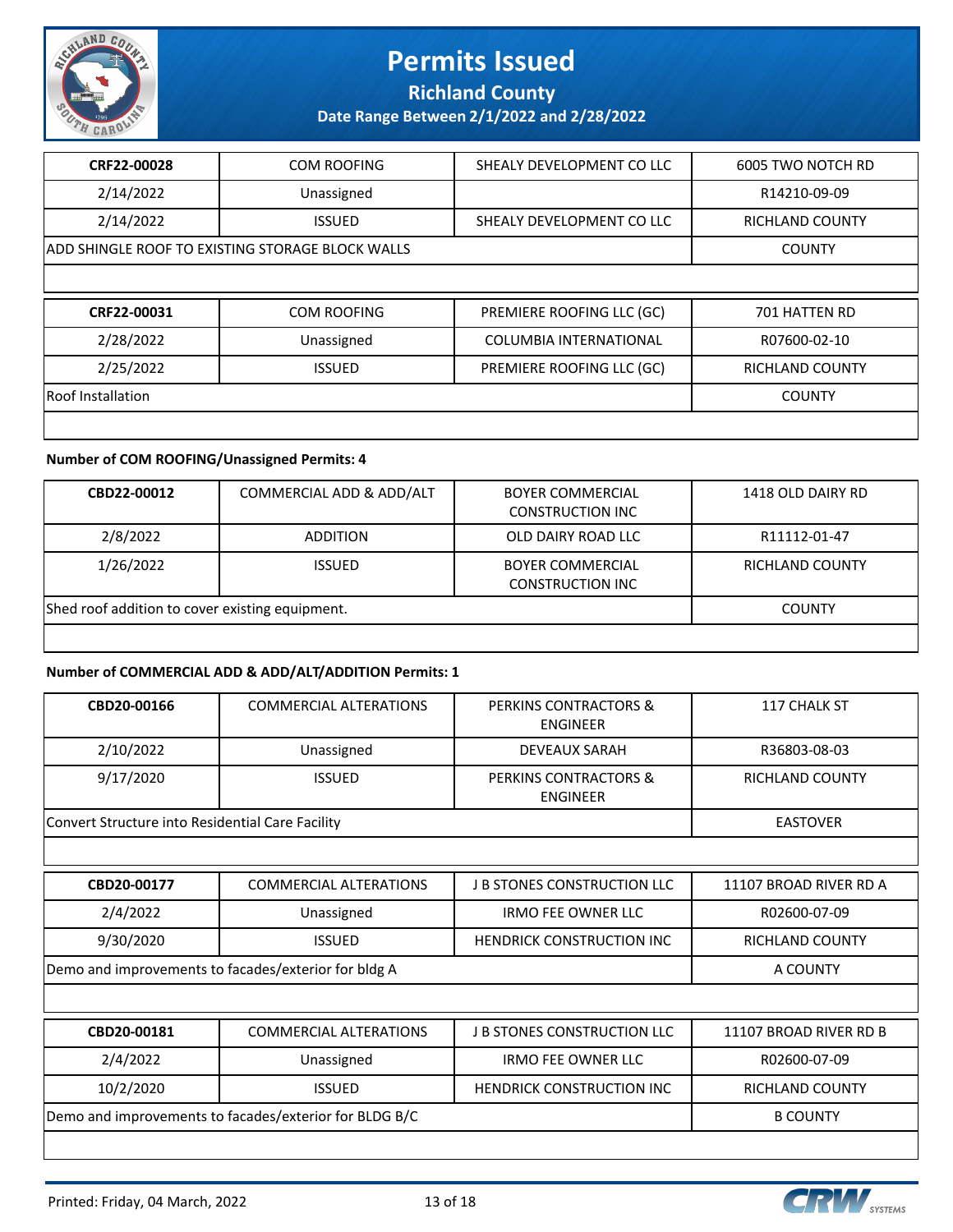

**Richland County**

| CBD20-00182                                       | <b>COMMERCIAL ALTERATIONS</b>                        | JB Stones Construction, LLC         | 11107 BROAD RIVER RD D       |
|---------------------------------------------------|------------------------------------------------------|-------------------------------------|------------------------------|
| 2/4/2022                                          | Unassigned                                           | <b>IRMO FEE OWNER LLC</b>           | R02600-07-09                 |
| 10/2/2020                                         | <b>ISSUED</b>                                        | HENDRICK CONSTRUCTION INC           | RICHLAND COUNTY              |
|                                                   | Demo and improvements to facades/exterior for BLDG D |                                     | <b>D COUNTY</b>              |
|                                                   |                                                      |                                     |                              |
| CBD21-00030                                       | <b>COMMERCIAL ALTERATIONS</b>                        | MAROLF CONSTRUCTION INC             | 11107 BROAD RIVER RD I       |
| 2/4/2022                                          | Unassigned                                           |                                     | R02600-07-09                 |
| 2/11/2021                                         | APPROVED                                             | HENDRICK CONSTRUCTION INC           | <b>RICHLAND COUNTY</b>       |
| interior demo and upfit of an existing space      |                                                      |                                     | <b>I COUNTY</b>              |
| PER CONTRACTOR CHANGED TO SUITE I                 |                                                      |                                     |                              |
| CBD21-00302                                       | <b>COMMERCIAL ALTERATIONS</b>                        | <b>BIG RED ROOSTER</b>              | 10266 TWO NOTCH RD B         |
| 2/9/2022                                          | Unassigned                                           | RJ TWO NOTCH LLC                    | R22914-06-01                 |
| 9/20/2021                                         | <b>ISSUED</b>                                        | <b>BIG RED ROOSTER</b>              | RICHLAND COUNTY              |
| INTERIOR TENANT ALTERATION OF EXISTING BUILDING   | <b>B COUNTY</b>                                      |                                     |                              |
|                                                   | COMCHECK IS ON OUR ELECTRICAL DRAWING PLAN PAGES     |                                     |                              |
| CBD21-00342                                       | <b>COMMERCIAL ALTERATIONS</b>                        | <b>MOTA DESIGN</b>                  | 9221 TWO NOTCH RD 60         |
| 2/25/2022                                         | Unassigned                                           | COLUMBIA NORTHEAST LLC              | R19908-04-19                 |
| 12/2/2021                                         | <b>ISSUED</b>                                        | THE CENTRIC GROUP (GC-IR)           | RICHLAND COUNTY              |
| Remodeling Interior of Existing Space             |                                                      |                                     | 60 COUNTY                    |
|                                                   |                                                      |                                     |                              |
| CBD21-00343                                       | <b>COMMERCIAL ALTERATIONS</b>                        | <b>SHEA INC</b>                     | 1033 ROBERTS BRANCH PKWY 204 |
| 2/18/2022                                         | Unassigned                                           | Urban Wok LLC                       | R17406-01-03                 |
| 12/2/2021                                         | <b>ISSUED</b>                                        | PLANS UNLIMITED CONSTRUCTION<br>LLC | <b>RICHLAND COUNTY</b>       |
| Vacant strip mall space to fast casual restaurant |                                                      |                                     | 204 COUNTY                   |
|                                                   |                                                      |                                     |                              |
| CBD22-00008                                       | <b>COMMERCIAL ALTERATIONS</b>                        | L+P ARCHITECTURE LLC                | 11107 BROAD RIVER RD Suite Q |
| 2/4/2022                                          | Unassigned                                           | <b>IRMO FEE OWNER LLC</b>           | R02600-07-09                 |
| 1/20/2022                                         | <b>ISSUED</b>                                        | HENDRICK CONSTRUCTION INC           | RICHLAND COUNTY              |
| Tenant Improvement for new smoothie shop (chain)  |                                                      |                                     | <b>COUNTY</b>                |
| Suite Q, not a Location option                    |                                                      |                                     |                              |

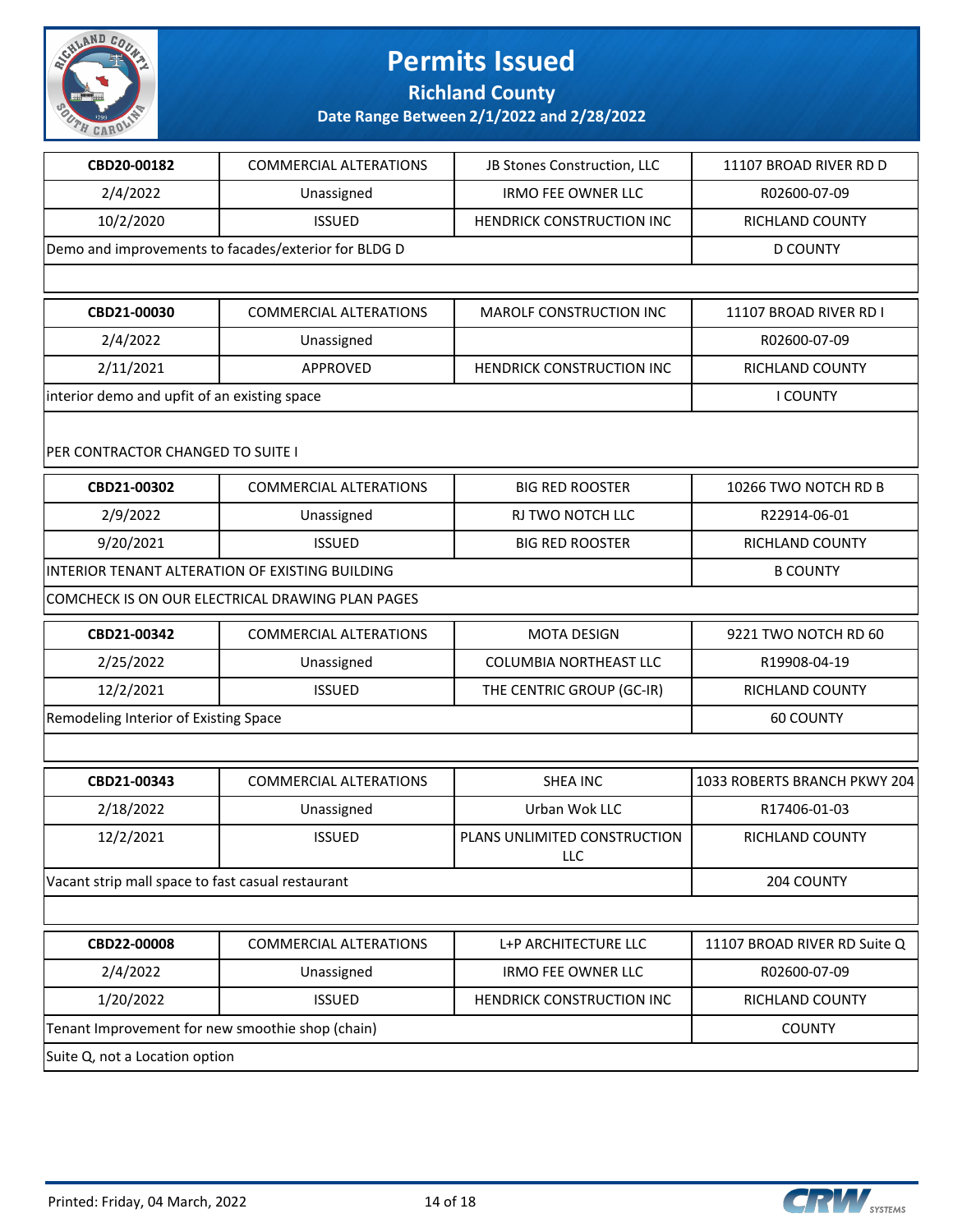

**Richland County**

**Date Range Between 2/1/2022 and 2/28/2022**

| CBD22-00011                                                                  | <b>COMMERCIAL ALTERATIONS</b>                                           | <b>AXIS INFRASTRUCTURE</b>         | 1729 BROAD RIVER RD    |  |
|------------------------------------------------------------------------------|-------------------------------------------------------------------------|------------------------------------|------------------------|--|
| 2/1/2022                                                                     | Unassigned                                                              | <b>MCDONALD'S CORPORATION</b>      | R07405-09-03           |  |
| 1/26/2022                                                                    | <b>FINALED</b>                                                          | <b>HUDSON COMPANY OF TENNESSEE</b> | <b>RICHLAND COUNTY</b> |  |
| Interior Renovation                                                          |                                                                         |                                    | <b>COUNTY</b>          |  |
|                                                                              |                                                                         |                                    |                        |  |
| CBD22-00024                                                                  | <b>COMMERCIAL ALTERATIONS</b>                                           | <b>HARDIKBHAI PATEL</b>            | 5301 FOREST DR C       |  |
| 2/14/2022                                                                    | Unassigned                                                              |                                    | R16706-03-31           |  |
| 2/8/2022                                                                     | <b>FINALED</b>                                                          |                                    | <b>RICHLAND COUNTY</b> |  |
| FITNESS TO RETAIL(SMOKE/VAPE SHOP                                            |                                                                         |                                    | C COUNTY               |  |
|                                                                              |                                                                         |                                    |                        |  |
| CBD22-00036                                                                  | <b>COMMERCIAL ALTERATIONS</b>                                           | <b>CHARLES DEWITT</b>              | 10324 WILSON BLVD      |  |
| 2/22/2022                                                                    | Unassigned                                                              |                                    | R14900-03-04           |  |
| 2/22/2022                                                                    | <b>ISSUED</b>                                                           | <b>Richard Davis</b>               | <b>RICHLAND COUNTY</b> |  |
| <b>ADDING A NEW BATHROOM</b>                                                 |                                                                         |                                    | <b>COUNTY</b>          |  |
| PLAN REVIEW WAS PAY UNDER CBD22-00023, THAT WAS APPLY UNDER A PUBLIC ACCOUNT |                                                                         |                                    |                        |  |
|                                                                              | Richard Davis requests a call if possible before Inspections Mon 3/7/22 |                                    |                        |  |

#### **Number of COMMERCIAL ALTERATIONS/Unassigned Permits: 12**

| CBD21-00206                                               | COMMERCIAL NEW<br><b>CONSTRUCTION</b> | Anne Mark c/o Edwards & Hotchkiss<br>Architects | 7515 TWO NOTCH RD |
|-----------------------------------------------------------|---------------------------------------|-------------------------------------------------|-------------------|
| 2/11/2022                                                 | NEW BUILDING                          | <b>TSN REALTY LLC</b>                           | R17011-02-07      |
| 6/18/2021                                                 | <b>ISSUED</b>                         | W H BASS INC                                    | RICHLAND COUNTY   |
| Construction of a new Chick-fil-A Restaurant w/drive thru |                                       |                                                 | <b>COUNTY</b>     |

#### **Number of COMMERCIAL NEW CONSTRUCTION/NEW BUILDING Permits: 1**

| FPS22-00014                                    | FIRE PROTECTION SYSTEM ALARM | JOHNSON CONTROLS FIRE<br><b>PROTECTION (F-ALAR</b> | 2000 CENTER POINT RD   |
|------------------------------------------------|------------------------------|----------------------------------------------------|------------------------|
| 2/17/2022                                      | Unassigned                   | <b>CENTER POINT HOLDINGS LLC</b>                   | R06010-03-01           |
| 1/25/2022                                      | <b>ISSUED</b>                | JOHNSON CONTROLS FIRE<br><b>PROTECTION (F-ALAR</b> | <b>RICHLAND COUNTY</b> |
| Add to Existing System for Interior Renovation |                              |                                                    | <b>COUNTY</b>          |
|                                                |                              |                                                    |                        |

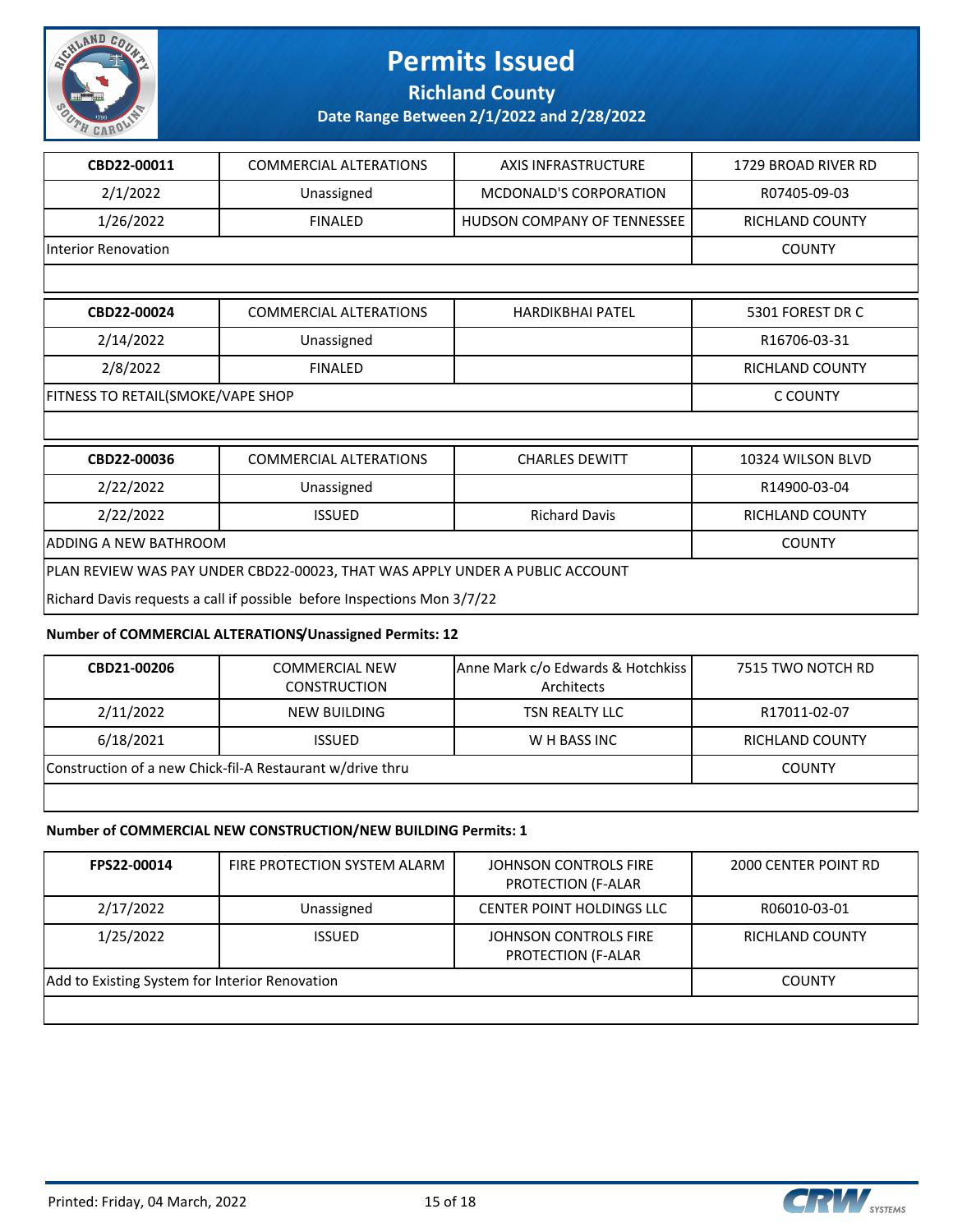

**Richland County**

**Date Range Between 2/1/2022 and 2/28/2022**

| FPS22-00016                                         | FIRE PROTECTION SYSTEM ALARM                                 | PRECISION FIRE SOLUTIONS LLC                       | 481 TOWN CENTER PL 14   |
|-----------------------------------------------------|--------------------------------------------------------------|----------------------------------------------------|-------------------------|
| 2/4/2022                                            | Unassigned                                                   | <b>WITZLING DAVID</b>                              | R22900-02-65            |
| 1/31/2022                                           | <b>ISSUED</b>                                                | PRECISION FIRE SOLUTIONS LLC                       | RICHLAND COUNTY         |
| Addition to existing System in a strip mall         |                                                              |                                                    | <b>14 COUNTY</b>        |
|                                                     |                                                              |                                                    |                         |
| FPS22-00017                                         | FIRE PROTECTION SYSTEM ALARM                                 | PRECISION FIRE SOLUTIONS LLC                       | 4611 HARD SCRABBLE RD   |
| 2/4/2022                                            | Unassigned                                                   | RICE CREEK 2011 HOLDINGS LLC                       | R20300-02-35            |
| 2/1/2022                                            | <b>ISSUED</b>                                                | PRECISION FIRE SOLUTIONS LLC                       | <b>RICHLAND COUNTY</b>  |
| Addition to existing System in a strip mall         |                                                              |                                                    | <b>COUNTY</b>           |
|                                                     |                                                              |                                                    |                         |
| FPS22-00020                                         | FIRE PROTECTION SYSTEM ALARM                                 | <b>COLUMBIA FIRE &amp; SAFETY INC</b>              | 6090 GARNERS FERRY RD D |
| 2/17/2022                                           | Unassigned                                                   | <b>BVA WOODHILL LLC</b>                            | R13716-01-41            |
| 2/9/2022                                            | <b>ISSUED</b>                                                | <b>COLUMBIA FIRE &amp; SAFETY INC</b>              | <b>RICHLAND COUNTY</b>  |
| Manual Fire Alarm System with Sprinkler Supervision |                                                              |                                                    | <b>D COLUMBIA</b>       |
|                                                     |                                                              |                                                    |                         |
| FPS22-00023                                         | FIRE PROTECTION SYSTEM ALARM                                 | SONITROL SECURITY SYS OF THE<br><b>MIDLANDS IN</b> | 2708 SHOP RD            |
| 2/17/2022                                           | Unassigned                                                   | <b>BDW PARTNERS A GENEAL</b>                       | R16200-04-01            |
| 2/15/2022                                           | <b>ISSUED</b>                                                | SONITROL SECURITY SYS OF THE<br><b>MIDLANDS IN</b> | RICHLAND COUNTY         |
| Sprinkler Supervisory System                        |                                                              |                                                    | <b>COUNTY</b>           |
| Sprinkler Supervisory System                        |                                                              |                                                    |                         |
|                                                     | Number of FIRE PROTECTION SYSTEM ALARM/Unassigned Permits: 5 |                                                    |                         |
|                                                     |                                                              |                                                    |                         |

| FPS22-00021                                        | FIRE PROTECTION SYSTEM AUTO<br><b>SUPPRESSION</b> | PYE BARKER FIRE & SAFETY INC | 903 SPEARS CREEK CT |
|----------------------------------------------------|---------------------------------------------------|------------------------------|---------------------|
| 2/14/2022                                          | Unassigned                                        | 561 LOWCOUNTRY LLC           | R28802-02-03        |
| 2/14/2022                                          | <b>ISSUED</b>                                     | PYE BARKER FIRE & SAFETY INC | RICHLAND COUNTY     |
| installation of suppression system in kitchen hood |                                                   |                              | COLUMBIA            |
|                                                    |                                                   |                              |                     |

| FPS22-00022                     | FIRE PROTECTION SYSTEM AUTO<br>SUPPRESSION | <b>CARAWAY FIRE &amp; SAFETY</b> | 2914 DREHER SHOALS RD |
|---------------------------------|--------------------------------------------|----------------------------------|-----------------------|
| 2/17/2022                       | Unassigned                                 | <b>FIRETHORN LLC</b>             | R03201-02-02          |
| 2/15/2022                       | VOID                                       | <b>CARAWAY FIRE &amp; SAFETY</b> | RICHLAND COUNTY       |
| Install Fire Suppression System |                                            |                                  | <b>IRMO</b>           |
|                                 |                                            |                                  |                       |

CATRICE HICKMAN AND MIKE ZAPP WAS NOTIFIED VIA EMAIL OF OVERPAYMENT

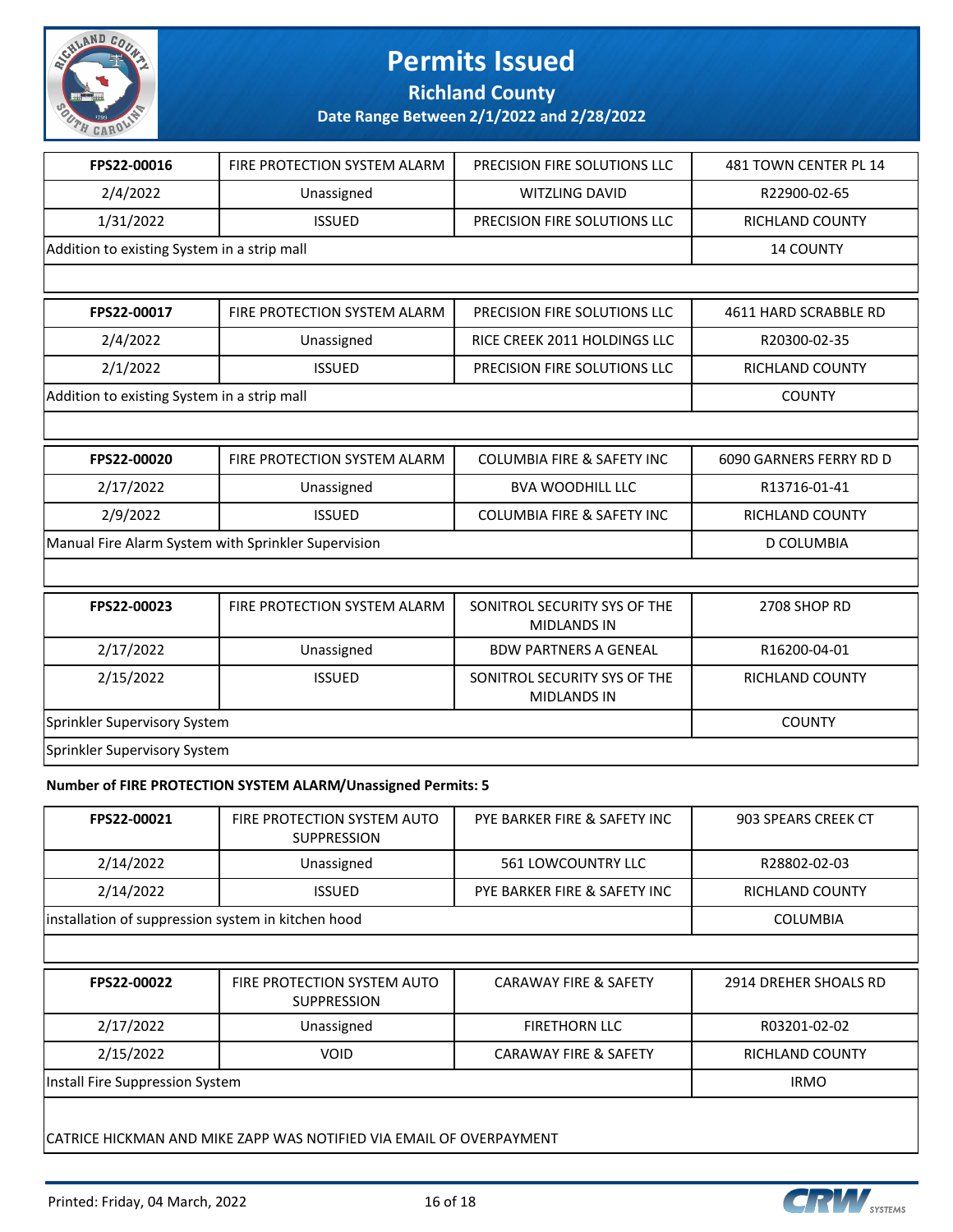

### **Permits Issued Richland County**

**Date Range Between 2/1/2022 and 2/28/2022**

#### **Number of FIRE PROTECTION SYSTEM AUTO SUPPRESSION/Unassigned Permits: 2**

| FPS22-00002                                             | FIRE PROTECTION SYSTEM<br><b>SPRINKLER</b>                       | CRAWFORD SPRINKLER CO OF SC<br><b>INC</b>   | 797 OLD CLEMSON RD   |
|---------------------------------------------------------|------------------------------------------------------------------|---------------------------------------------|----------------------|
| 2/17/2022                                               | Unassigned                                                       | F N MANUFACTURING INC                       | R25800-07-01         |
| 1/5/2022                                                | <b>ISSUED</b>                                                    | CRAWFORD SPRINKLER CO OF SC<br><b>INC</b>   | RICHLAND COUNTY      |
| add sprinklers under mezzanine addition                 |                                                                  |                                             | <b>COUNTY</b>        |
|                                                         |                                                                  |                                             |                      |
| FPS22-00015                                             | FIRE PROTECTION SYSTEM<br>SPRINKLER                              | CASTLE AUTOMATIC SPRINKLER CO<br><b>INC</b> | 493 TOWN CENTER PL 2 |
| 2/8/2022                                                | Unassigned                                                       | WITZLING DAVID                              | R22911-03-01         |
| 1/31/2022                                               | <b>ISSUED</b>                                                    | CASTLE AUTOMATIC SPRINKLER CO<br><b>INC</b> | RICHLAND COUNTY      |
| Upfit existing retail space for new retail business     |                                                                  |                                             | 2 COUNTY             |
|                                                         |                                                                  |                                             |                      |
| FPS22-00018                                             | FIRE PROTECTION SYSTEM<br>SPRINKLER                              | CASTLE AUTOMATIC SPRINKLER CO<br><b>INC</b> | 2230 DECKER BLVD A   |
| 2/9/2022                                                | Unassigned                                                       | HIGH POINT ON DECKER LLC                    | R16909-03-02         |
| 2/4/2022                                                | <b>ISSUED</b>                                                    | CASTLE AUTOMATIC SPRINKLER CO<br><b>INC</b> | RICHLAND COUNTY      |
| Upfit existing retail space for new retail business     |                                                                  |                                             | A COUNTY             |
|                                                         |                                                                  |                                             |                      |
| FPS22-00019                                             | FIRE PROTECTION SYSTEM<br>SPRINKLER                              | A & A FIRE PROTECTION                       | 7515 TWO NOTCH RD    |
| 2/10/2022                                               | Unassigned                                                       | CHICK-FIL-A INC                             | R17011-02-07         |
| 2/7/2022                                                | <b>ISSUED</b>                                                    | A & A FIRE PROTECTION                       | RICHLAND COUNTY      |
| Installation of new fire sprinkler system in restaurant |                                                                  |                                             | <b>COUNTY</b>        |
|                                                         |                                                                  |                                             |                      |
|                                                         | Number of FIRE PROTECTION SYSTEM SPRINKLER/Unassigned Permits: 4 |                                             |                      |
| $n \wedge n \wedge n \wedge n \wedge n$                 | $T = 50014141110177011072011070$                                 | TOUCH FUOLUTEDING                           | 17010000000          |

| TLCO22-00020 | TELECOMMUNICATIONS TOWER                               | <b>TOWER ENGINEERING</b><br>PROFESSIONALS-CHAR | 1784 RIDGE RD   |
|--------------|--------------------------------------------------------|------------------------------------------------|-----------------|
| 2/25/2022    | EXISTING TOWER ALT                                     | CITY OF COLUMBIA                               | R24800-06-23    |
| 2/3/2022     | <b>ISSUED</b>                                          | Summit Cellular                                | RICHLAND COUNTY |
|              | TMO to add/replace antennas and RRUs on existing tower |                                                | <b>COUNTY</b>   |
|              |                                                        |                                                |                 |

Hi Patricia - the electrical work is minimum so it will be \$5,000 for electrical and \$75,000 for construction work.

#### **Number of TELECOMMUNICATIONS TOWER/EXISTING TOWER ALT Permits: 1**